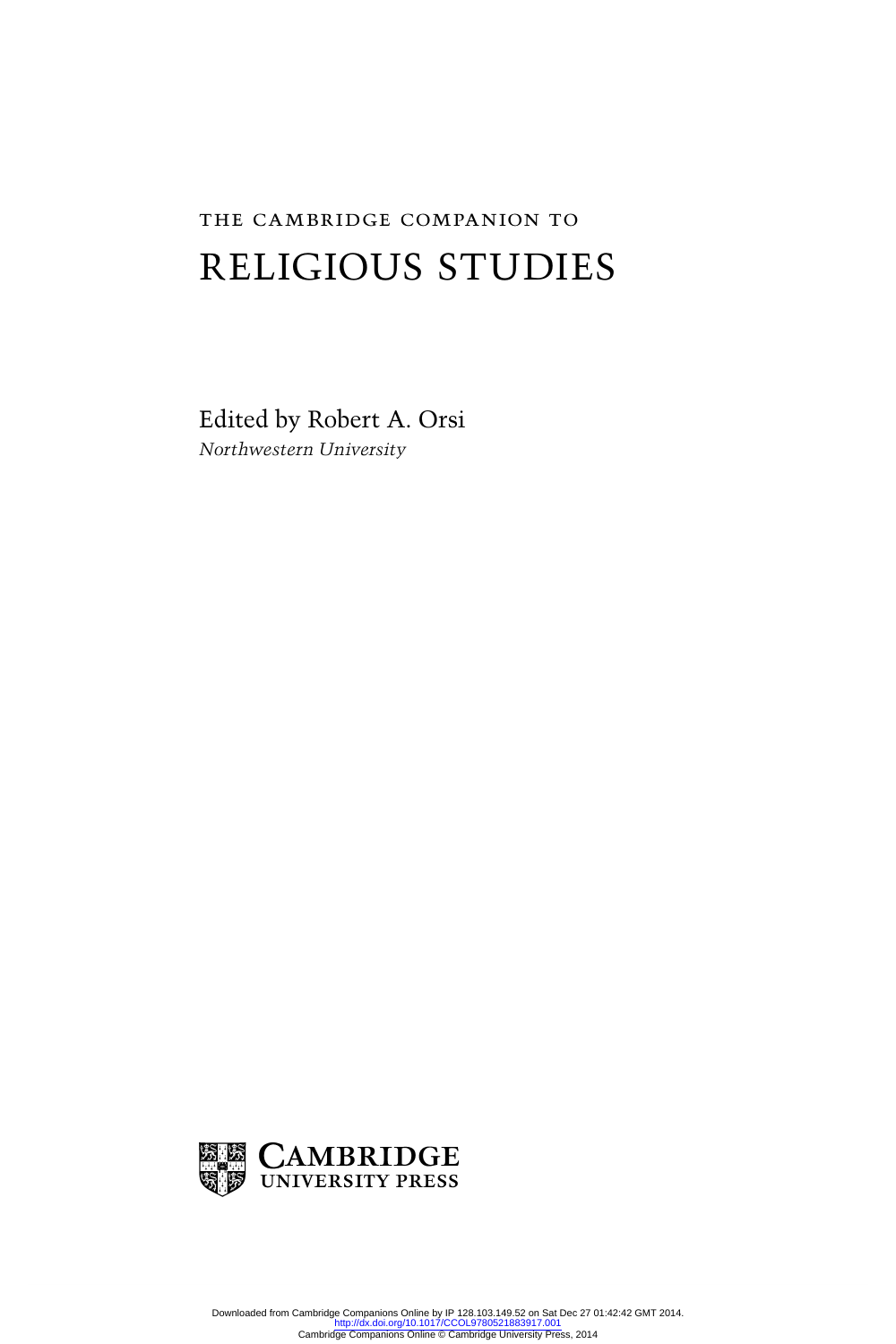cambridge university press Cambridge, New York, Melbourne, Madrid, Cape Town, Singapore, São Paulo, Delhi, Tokyo, Mexico City

Cambridge University Press 32 Avenue of the Americas, New York, ny 10013-2473, usa

www.cambridge.org Information on this title: www.cambridge.org/9780521710145

© Cambridge University Press 2012

This publication is in copyright. Subject to statutory exception and to the provisions of relevant collective licensing agreements, no reproduction of any part may take place without the written permission of Cambridge University Press.

First published 2012

Printed in the United States of America

*A catalog record for this publication is available from the British Library.* 

```
Library of Congress Cataloging in Publication data 
 The Cambridge companion to religious studies / edited by Robert A. Orsi. 
     p. cm. – (Cambridge Companions to religion) 
  Includes bibliographical references and index. 
  isbn 978-0-521-88391-7 (hardback) – isbn 978-0-521-71014-5 (paperback) 
  1. Religion – Study and teaching. 2. Religion – Research. I. Orsi, Robert A. 
  bl41.c34 2011 
  200–dc22 2011010731 
isbn 978-0-521-88391-7 Hardback 
isbn 978-0-521-71014-5 Paperback
```
Cambridge University Press has no responsibility for the persistence or accuracy of urls for external or third-party Internet Web sites referred to in this publication and does not guarantee that any content on such Web sites is, or will remain, accurate or appropriate.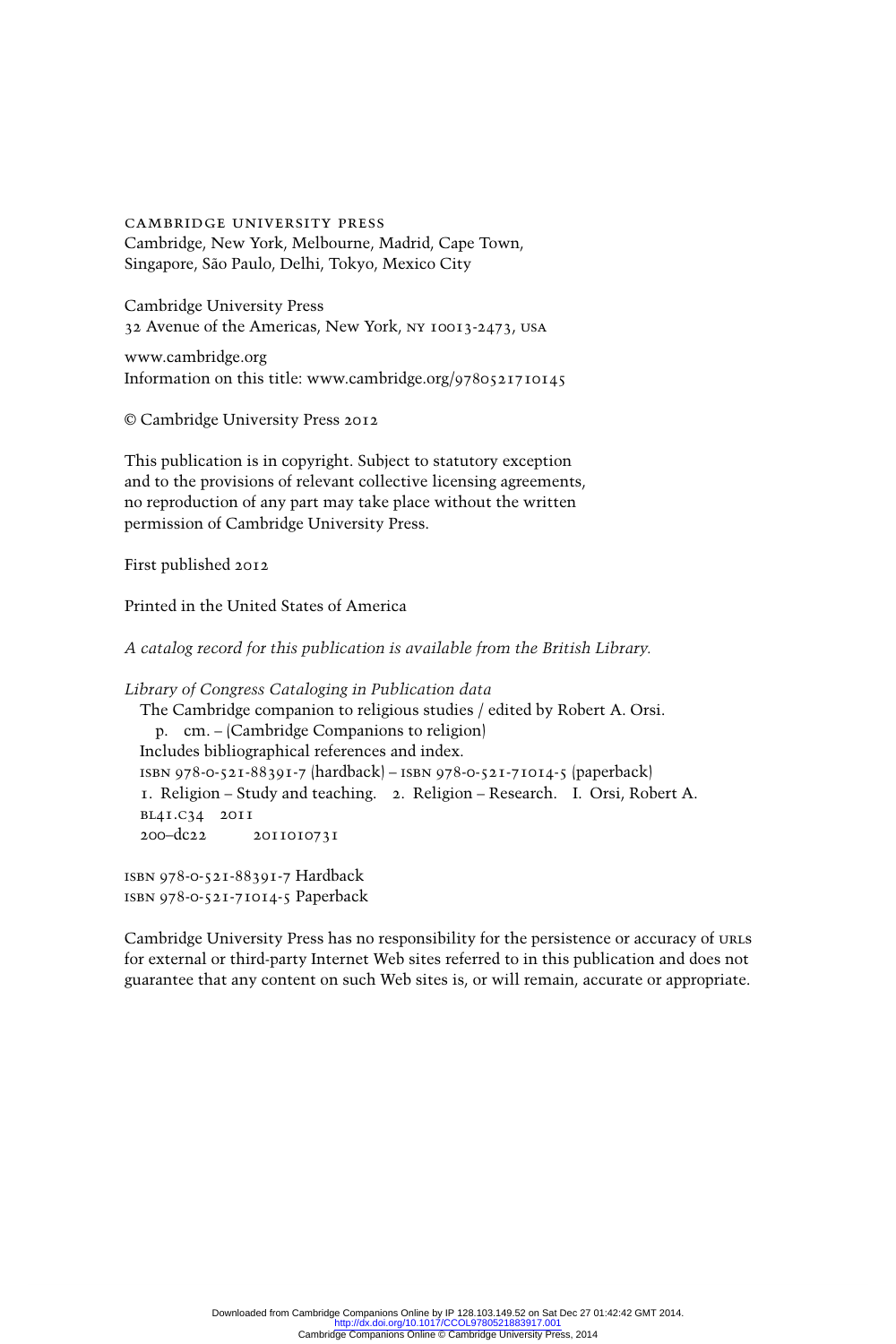# **Contents**

*Notes on contributors page* ix *Acknowledgments* xiii

Introduction I Robert A. Orsi

# *Part one Religion and religious studies: the irony of inheritance*

- 1. On sympathy, suspicion, and studying religion: historical reflections on a doubled inheritance 17 Leigh E. Schmidt
- 2. Thinking about religion, belief, and politics 36 Talal Asad
- 3. Special things as building blocks of religions 58 Ann Taves
- 4. The problem of the holy 84 Robert A. Orsi

# *Part two Major theoretical problems*

- 5. Social order or social chaos 109 MICHAEL I. PUETT
- 6. Tradition: the power of constraint 130 Michael L. Satlow
- 7. The text and the world 151 Anne M. Blackburn
- 8. On the role of normativity in religious studies 168 Thomas A. Lewis
- 9. Translation 186 Martin Kavka
- 10. Material religion 209 Matthew Engelke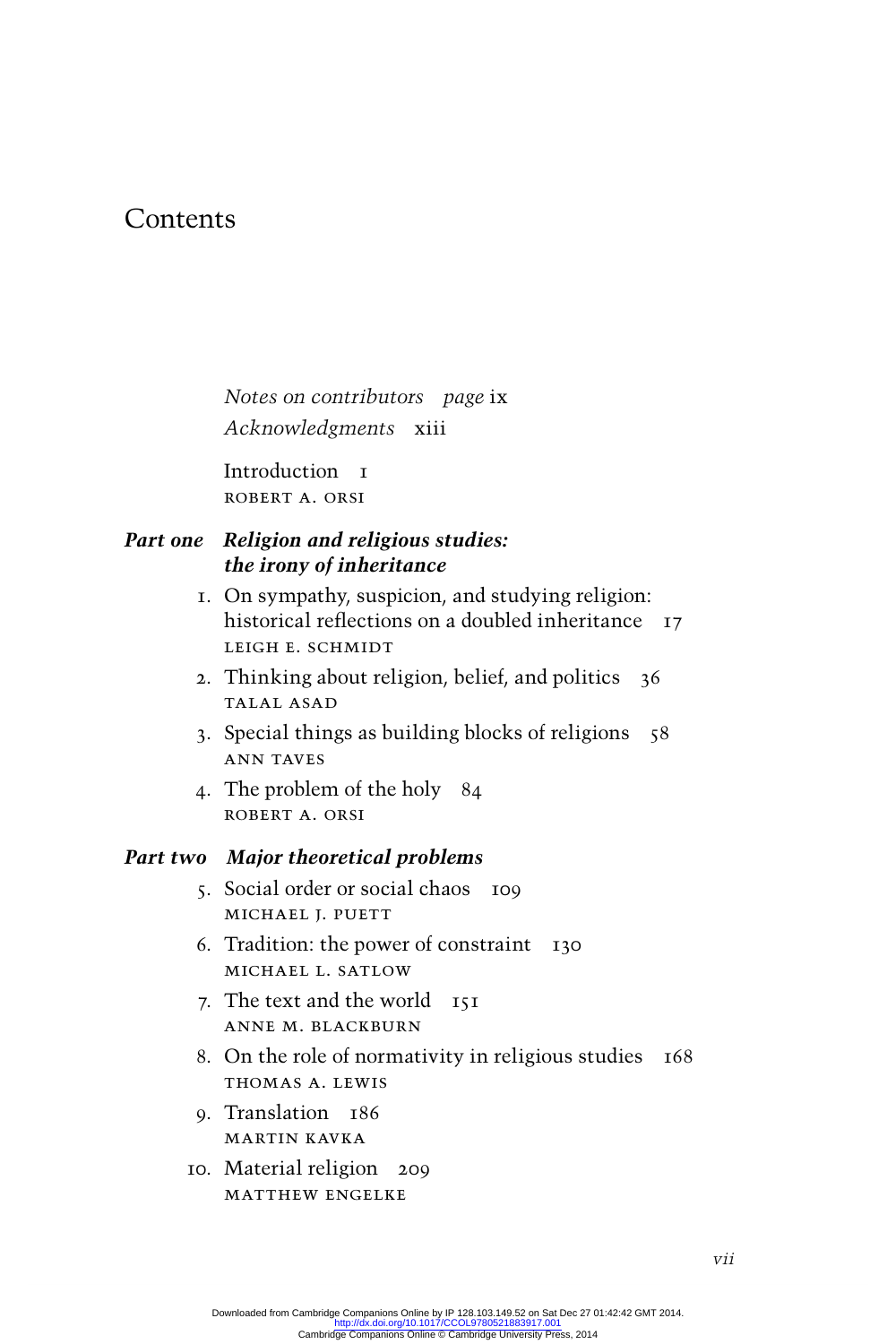- *viii Contents*
	- 11. Theology and the study of religion: a relationship 230 Christine Helmer

# *Part three Methodological variations*

- 12. Buddhism and violence 257 Bernard Faure
- 13. Practicing religions 273 Courtney Bender
- 14. The look of the sacred 296 David Morgan
- 15. Reforming culture: law and religion today 319 Winnifred Fallers Sullivan
- 16. Sexing religion 338 R. Marie Griffith
- 17. Constituting ethical subjectivities 360 Leela Prasad
- 18. Neo-Pentecostalism and globalization 380 Marla F. Frederick
- 19. Religious criticism, secular critique, and the "critical study of religion": lessons from the study of Islam 403 NOAH SALOMON AND JEREMY F. WALTON

*Index* 421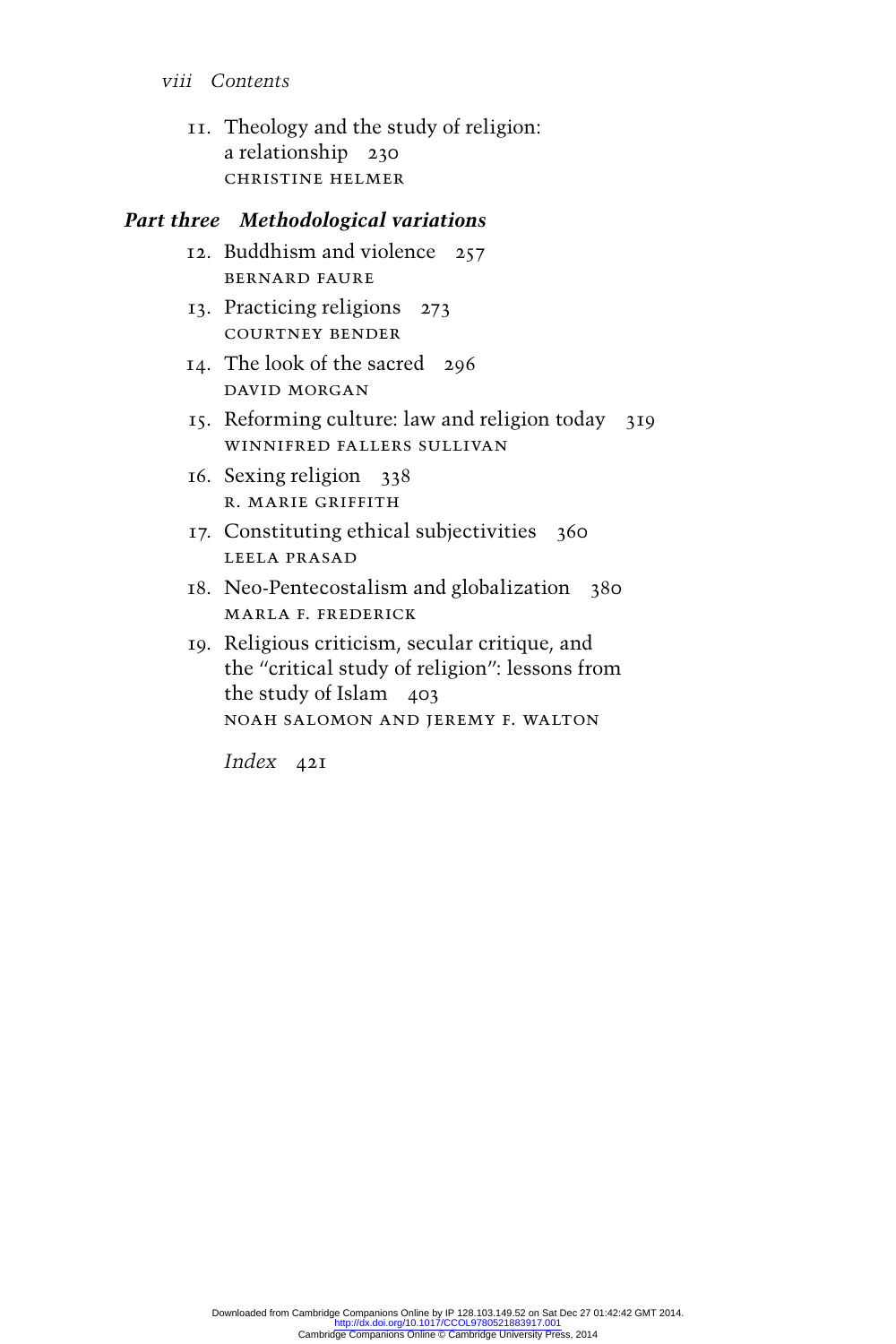# 5 Social order or social chaos Michael J. Puett

#### I. Introduction

Max Weber, writing during a period that he felt marked a shift into a new world of modernity, described that world as follows:

The fate of our times is characterized by rationalization and intellectualization and, above all, by the "disenchantment of the world."... To the person who cannot bear the fate of the times like a man, one must say: may he rather return silently, without the usual publicity build-up of renegades, but simply and plainly. The arms of the old churches are opened widely and compassionately for him.<sup>1</sup>

The emergence of modernityhas entailed a loss of the enchanted cosmology that defined traditional societies. Weber characteristically viewed such a rationalization of the world in ambivalent terms. It has led to the recognition that the world is governed by humans, not gods, and it has allowed us to make a rational science of human society. These were, to Weber, overall good things, and the resulting disenchantment of the world ought thus to be thought of as something we must learn to bear as the flip-side of the same coin. Those too weak to face this shift can always return to the churches – the remnants of the traditional world.

This tradition–modernity distinction has dominated not only the field of religious studies but also commonsensical views in the West for the past two centuries concerning religions in general. Humans before the modern periodbelieved themselves to be living in a world created and controlled by gods; according to this framework, in which the cosmos was therefore structured, humanity had a predefined place and purpose for existence, and human societies were given order through religious beliefs and institutions. Such a world was cohesive, harmonious, and

 <sup>1</sup> Max Weber, "Science as a Vocation," in *From Max Weber: Essays in Sociology*, ed. Hans H. Gerth, trans. C. Wright Mills (New York: Oxford University Press, 1946), 129–56, quote on 155.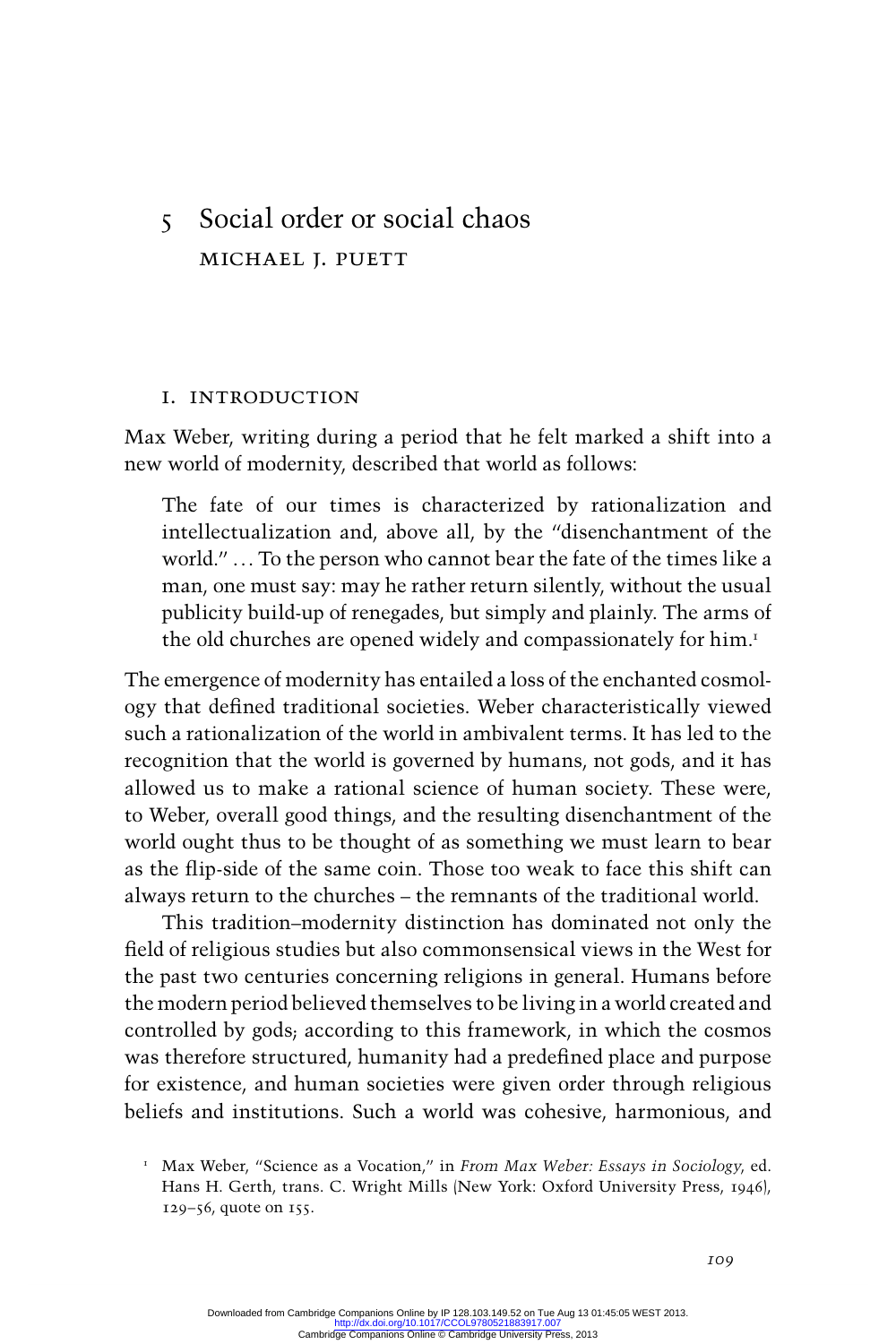unified, and religion was the glue that held it together. The dramatic shift in human history, according to this narrative, thus occurred in the modern world, when a loss of belief in the religious sphere led to fragmentation and alienation. Humans no longer had a defined place and purpose in the cosmos and human society no longer had a force leading to harmony and cohesion.

The lessons drawn from this narrative have varied. Some have argued that we need to return to a traditional world of religion so that we can be saved from our fragmented lives, or that we at least need to find some functional equivalent of religion for the modern age. Others have celebrated the shift to modernity without ambivalence, seeing the overthrow of the religious sphere as a good thing, allowing human agents to approach their sociopolitical world as humanly constructed and thus as changeable. And perhaps most have been like Max Weber, arguing that we must learn to accept this existential situation, even as we hold a clear nostalgia for what has been lost.

Regardless of the lessons one draws, however, the narrative has been surprisingly stable over the past two centuries, and underlying the narrative is a remarkably stable view of religion: religion is the force that brings order and cohesiveness to a human world that is otherwise contingent, fragmented, and bereft of higher meaning. Indeed, this definition of religion has been so stable that even those thinkers in the past few decades who have rejected evolutionary readings of human history still continue to define religion as that which gives order to an otherwise contingent and meaningless world.

What are the implications of such a view of religion? Why has it been so recurrent over the past two centuries? And, perhaps most significantly, is such a view empirically correct? If not, are there other ways to frame our understandings of religion – not to mention our narratives of the modern world?

To answer these questions, it will be helpful to first explore some of these arguments in a bit more depth.

# II. The Chaos of Humanity

Weber positioned himself (albeit not always happily) as a modernist – as someone who understands that the world is in fact governed by humans rather than gods. The social science that Weber championed would thus serve, among other goals, to unmask the traditional, religious assumptions about the way the world operates. Thus, for example, Weber saw one of the roles of religion in traditional societies to be that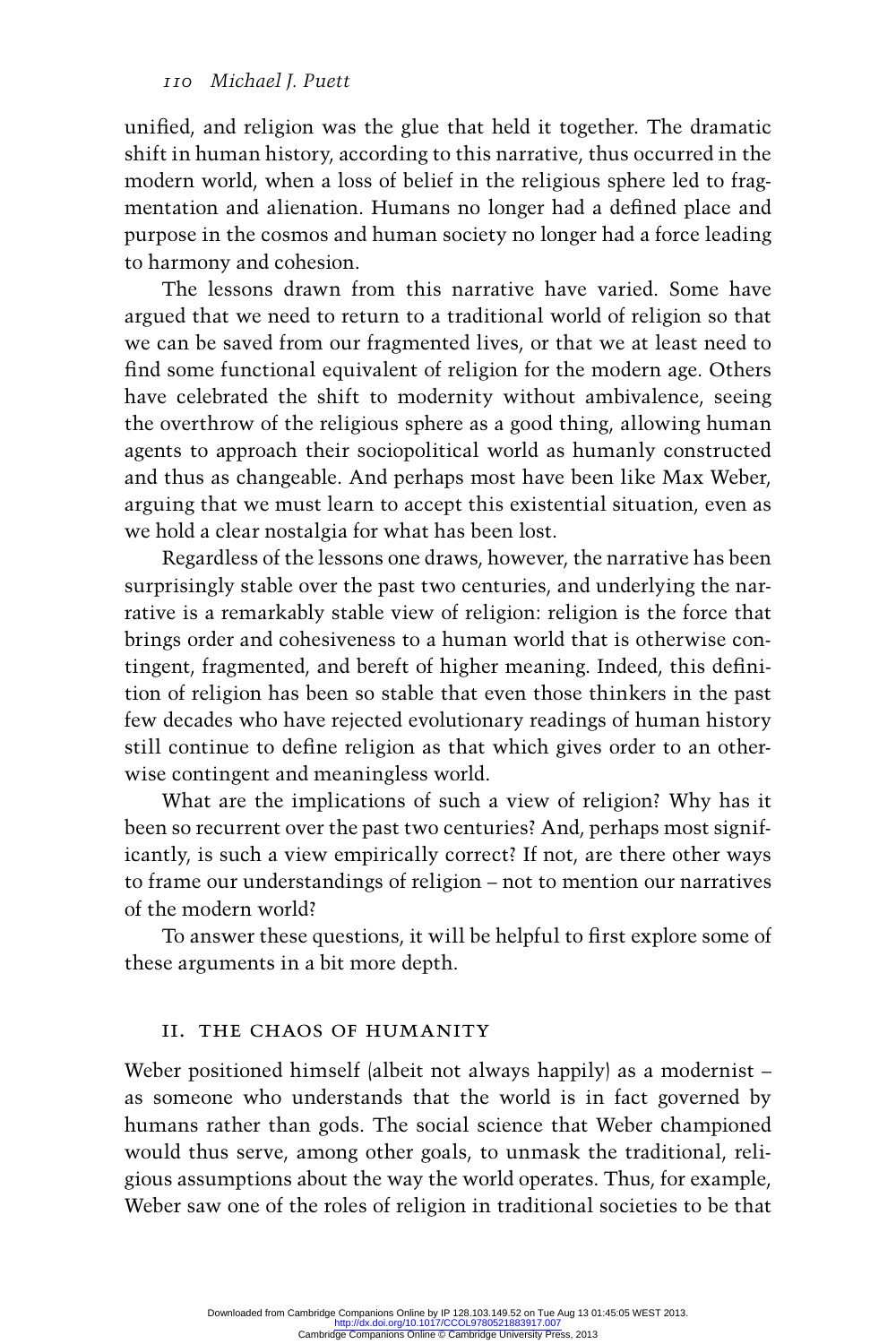of legitimating authority– presenting the contingent world of human politics as having sacred force:

The validity of a social order by virtue of the sacredness of tradition is the oldest and most universal type of legitimacy. The fear of magical evils reinforces the general psychological inhibitions against any sort of change in customary modes of action. At the same time the manifold vested interests which tend to favor conformity with an established order help to perpetuate it.<sup>2</sup>

The contingent social worlds of humanity were legitimated in traditional societies by making them appear to be sanctioned by sacred powers, and thus as immutable and timeless.

Such a claim of unmasking was a dominant motif in social scientific writings in the nineteenth and early twentieth centuries. Émile Durkheim went so far as to argue that the very notion of the divine was a misguided understanding of society:

Society in general, simply by its effect on men's minds, undoubtedly has all that is required to arouse the sensation of the divine. A society is to its members what a god is to its faithful. A god is first of all a being that man conceives of as superior to himself in some respects and one on whom he believes he depends.<sup>3</sup>

Society itself defines humans. In traditional cultures, humans, not able to grasp the power of society, mistakenly came to believe in divine powers that were guiding the world. Only the modern social scientist can see that in fact it is society itself that created the notion of the divine.

But, of course, one can hold the same view of religion and reverse both the valuation and the analytic stance. If the social sciences largely took the view that the modern debunking of religion was correct (even if psychologically difficult to accept), several highly influential figures in the early development of the field of religious studies took the opposite view. Mircea Eliade, one of the most influential figures in the development of the field of religion, also defined his analyses in terms of a fundamental distinction between the contingent, human projects in the

<sup>&</sup>lt;sup>2</sup> Max Weber, *Economy and Society: An Outline of Interpretive Sociology*, 2 vols., ed. Guenther Roth and Claus Wittich (Berkeley: University of California Press, 1978), vol. 1: 37.

<sup>&</sup>lt;sup>3</sup> Émile Durkheim, *The Elementary Forms of Religious Life*, trans. Karen E. Fields (New York: Free Press, 1995[1912]), 208.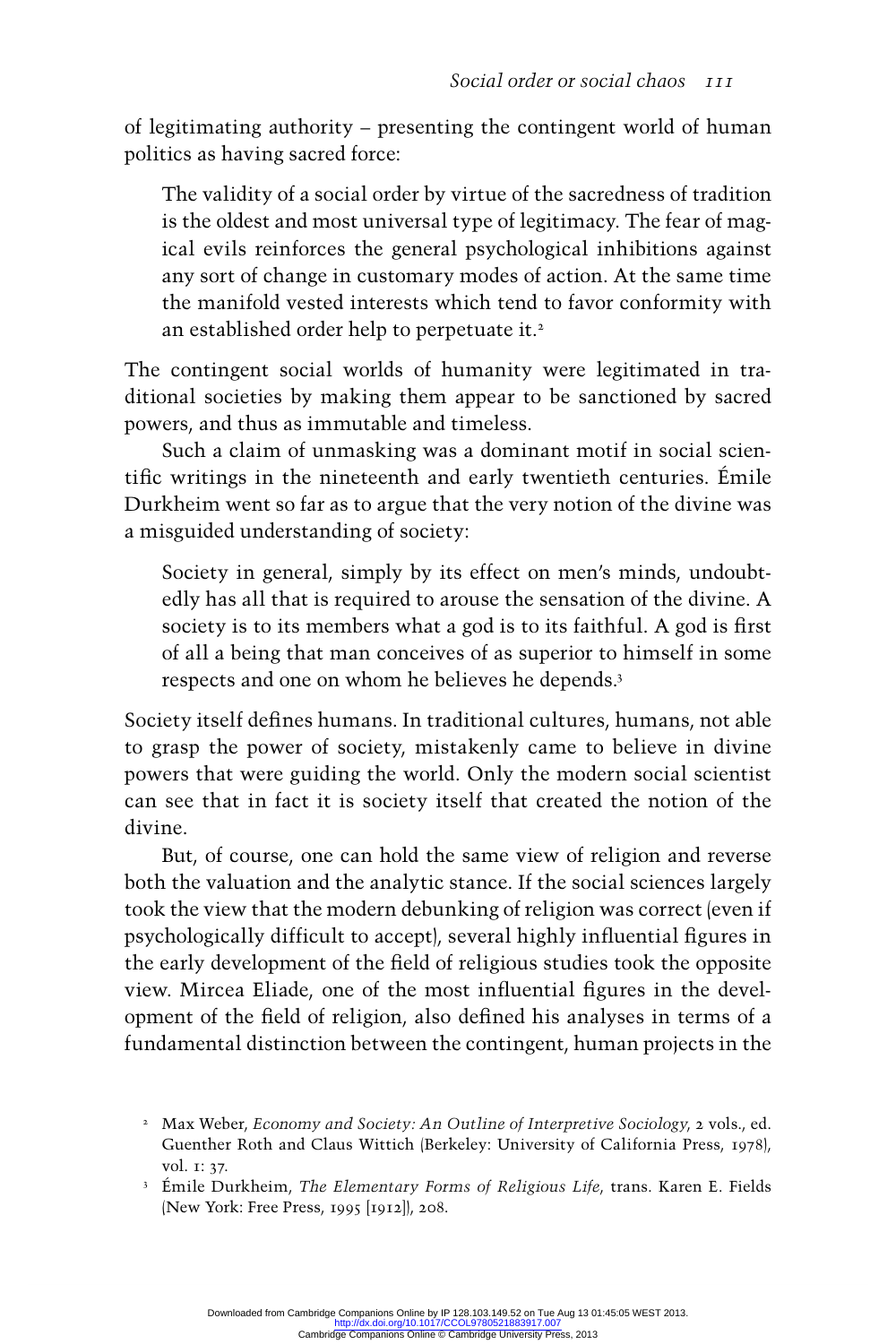profane world and the timeless ones of the sacredworld, but with the opposite valuation.

For Eliade, what he calls "religious man" sees the world as having been created by divine powers. The world, "has a structure; it is not a chaos but a cosmos, hence it presents itself as creation, as work of the gods." Indeed, the sacred is what is real and significant and humans participate in this true reality by imitating the divine:

Whatever the historical context in which he is placed, *homo religiosus* always believes that there is an absolute reality, *the sacred* , which transcends this world but manifests itself in this world, thereby sanctifying it and making it real. He further believes that life has a sacred origin and that human existence realizes all of its potentialities in proportion as it is religious – that is, participates in reality. The gods created man and the world, the culture heroes completed the Creation, and the history of all these divine and semidivine works is preserved in myths. By reactualizing sacred history, by imitating the divine behavior, man puts and keeps himself close to the gods – that is, in the real and the significant.<sup>5</sup>

Humans do not legitimate their actions by appeal to the sacred but rather, in their attempts to create order, are in fact imitating the gods. The sacred, in other words, precedes us, and we imitate it. The sacred models are embedded in the cosmos and when humans construct order in their own social worlds, they do so by following these sacred models.

Although the general framework – the sacred world as eternal and ordered, and the human world as contingent – is almost identical to what we have seen in the preceding, the valuation is clearly altered. The real is not the contingent world of humanity that is mistakenly legitimated by way of the sacred. The real is the sacred.

And the contrast continues. Like so many figures before him, Eliade contrasts this traditional world of belief in a sacred order with a modern loss of such a belief. But note again the shift in valuation:

It is easy to see all that separates this mode of being in the world from the existence of a nonreligious man. First of all, the nonreligious man refuses transcendence , accepts the relativity of "reality," and may even come to doubt the meaning of existence. The great cultures of the past too have not been entirely without nonreligious

 4 Mircea Eliade, *The Sacred and the Profane: The Nature of Religion*, trans. Willard R. Trask (New York: Harcourt, 1959 [1957], 116–17.

5 Eliade, *The Sacred and the Profane*, 202.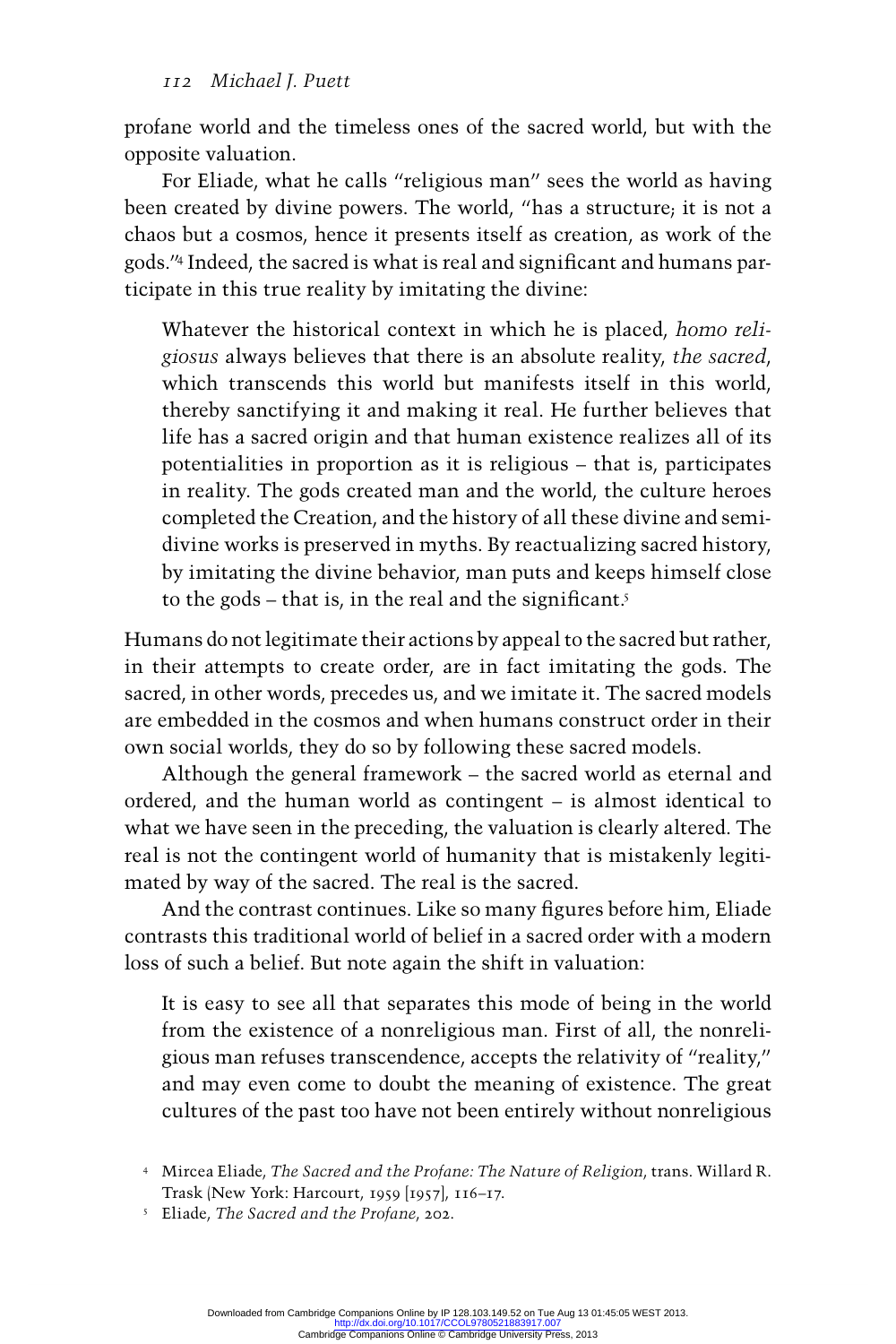men, and it is not impossible that such men existed even on the archaic levels of culture, although as yet no testimony to their ex istence there has come to light. But it is only in the modern societies of the West that nonreligious man has developed fully. Modern nonreligious man assumes a new existential situation; he regards himself solely as the subject and agent of history, and he refuses all appeal to transcendence . In other words, he accepts no model for humanity outside the human condition as it can be seen in the various historical situations. Man *makes himself*, and he only makes himself completely in proportion as he desacralizes himself and the world. The sacred is the prime obstacle to his freedom. He will become himself only when he is totally demysticized. He will not be truly free until he has killed the last god.<sup>6</sup>

If the world of religious man is impregnated with the sacred, the soci-eties of the modern West refuse the transcendental . The sacred is still there; but modern man no longer listens.

Despite these different valuations among Weber, Durkheim, and Eliade – three of the most influential theorists on twentieth-century studies of religion – the frameworks are almost identical. Traditional societies believed in a structured, harmonious cosmos controlled by gods, and they believed these gods to be the source of authorityin the human realm as well. And the belief in such a structured, harmonious cosmos has been rejected in the modern world, such that humans now believe themselves to be the makers of their own history. Theorists may debate whether this is a good or bad thing, whether the sacred really exists or is just a misunderstanding of human society or a means of legitimating political authority, but the framework is strikingly similar.

# III. Fractured Cosmologies

But, then, what about the empirical fact that so many religions simply do not posit such a structured cosmos? Throughout much of twentiethcentury thought, the answer was simple: any such religious tendency was a precursor to modernity. Indeed, many of Weber's studies of religions throughout the world came in part to rest on the question of the degree to which they did or did not posit a tension between humans and the cosmos. To the extent that they did, they were seen as moving closer on the scale of rationality toward modernity; to the extent that they did not, they were posited as inhibiting that development.

6 Eliade, *The Sacred and the Profane*, 202–3.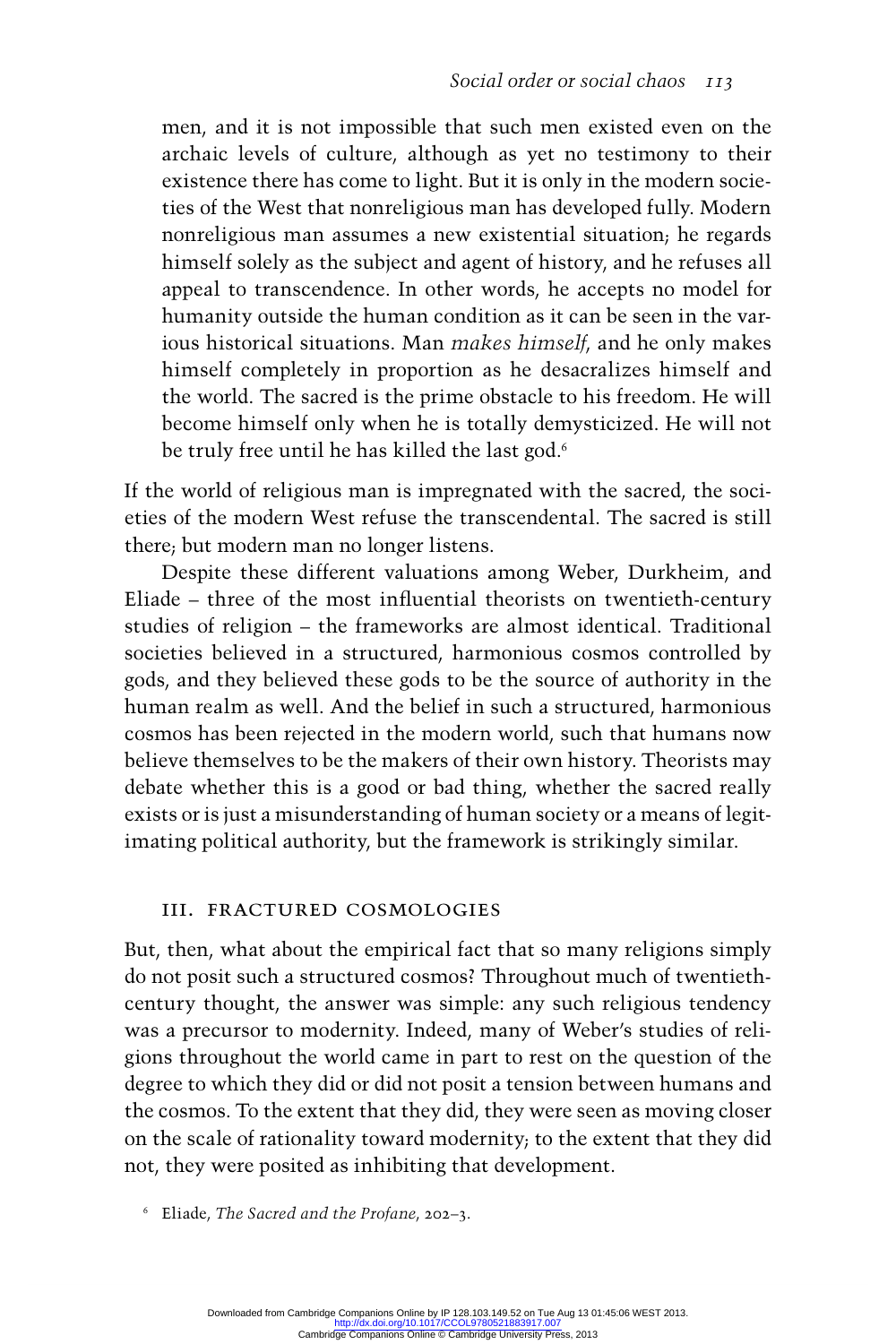For example, Weber read religions in China as emphasizing the necessity of humans adjusting to the larger harmony of the ordered cosmos:

Confucianism meant adjustment to the world, to its orders and conventions. . . The cosmic orders of the world were considered fixed and inviolate and the orders of society were but a special case of this. The great spirits of the cosmic orders obviously desired only the happiness of the world and especially the happiness of man. The same applied to the orders of society. The "happy" tranquility of the empire and the equilibrium of the soul should and could be attained only if man fitted himself into the internally harmonious cosmos.<sup>7</sup>

Weber contrasts this with the tensions in Protestantism that would ultimately generate a desire among humans to master and transform the world:

From the relation between the supra-mundane God and the creaturally wicked, ethically irrational world there resulted ... the absolute unholiness of tradition and the truly endless task of ethically and rationally subduing and mastering the given world, i.e., rational, objective "progress." Here, the task of the rational transformation of the world stood opposed to the Confucian adjustment to the world<sup>8</sup>

Protestantism, by creating a tension between humans and God, thus helped to usher in the modern world. In other words, premodern religions are categorized according to the degree to which they emphasize cosmic harmony or begin to push against such harmony by positing a tension with the cosmos. In the latter case, the religions would be pointing toward modernity.

This paradigm has had a long history in twentieth-century scholarship, as various scholars have argued where the significant breaks from the more primordial world of harmony and continuity occurred. K. C. Chang, for example, the leading twentieth-century archaeologist of China, gives a variant of Weber 's model, arguing that the shift occurred with the emergence of civilizations in the Near East. To set up the argument, Chang asserts, very much like Eliade, that primitive religion was based upon an assumption of a continuity between humans and the rest

 <sup>7</sup> Max Weber, *The Religion of China: Confucianism and Taoism*, trans. Hans H. Gerth (New York: Free Press, 1951), 152–3.

 <sup>8</sup> Weber, *The Religion of China*, 240.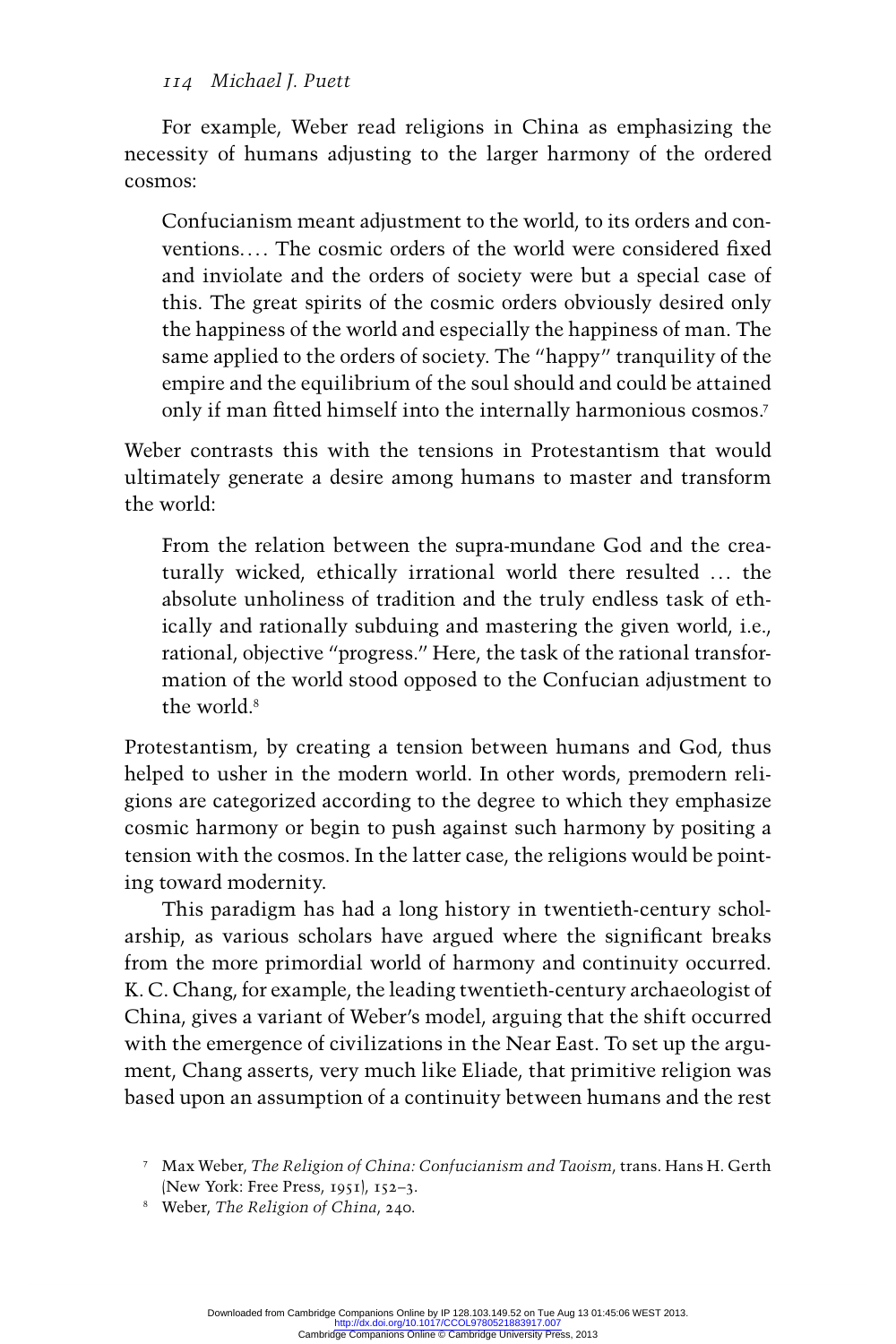of the cosmos: "... continuity between man and animal, between earth and heaven, and between culture and nature." What is distinctive about China, according to Chang, is that this primordial religion of continuity was maintained. As he writes, "the first civilized society of China carried on many essential features of its savage and barbarous antecedents." In contrast, this primordial continuity between heaven and earth was broken in the West. Chang thus defines "... the Chinese pattern as one of *continuity* and the Western pattern as one of *rupture*."<sup>9</sup>

Chang's distinction is between China and the West, rather than tradition and modernity, but the terms of the argument are by now quite familiar: continuity and harmony are more primordial, and the central question is when and why was this broken. The latter is associated with modernity, or with the West more generally.

As is clear from just these two examples, China came to play a significant role in twentieth-century theories of religion precisely because it seemed to exemplify the dominant claims of the time concerning the nature of traditional cosmologies. For the same reason, those cosmologies that arose in premodern periods that appeared to posit a tension between humans and the cosmos drew a significant amount of interest as being possible precursors to modernity . We have already seen the significance Weber granted to Protestantism. Another such religion that generated tremendous interest in twentieth-century theories of religion was so-called Gnosticism, the name given to a number of texts from the Mediterranean late antiquity that claimed the cosmos to have been created by an ignorant or even evil demiurge and that argued true liberation accordingly consisted of transcending this created cosmos.

Hans Jonas's formulations concerning Gnosticism were particularly influential on twentieth-century thought. Jonas describes the modern condition of nihilism in the following terms:

This is the human condition. Gone is the cosmos with those immanent logoi my own can feel kinship, done the order of the whole in which man has his place. That place appears now as a sheer and brute accident.... The utter contingency of our existence in the scheme deprives that scheme of any human sense as a possible frame of reference for the understanding of ourselves.<sup>10</sup>

<sup>&</sup>lt;sup>9</sup> Chang Kwang-Chih, "Ancient China and Its Anthropological Significance," in *Archaeological Thought in America*, ed. C. C. Lamberg-Karlovsky (Cambridge: Cambridge University Press, 1989), 155–66, quotes on 165, 161.

 <sup>10</sup> Hans Jonas, *The Gnostic Religion: The Message of the Alien God and the Beginnings of Christianity*, 2nd Edition (Boston: Beacon Press, 1963), 323.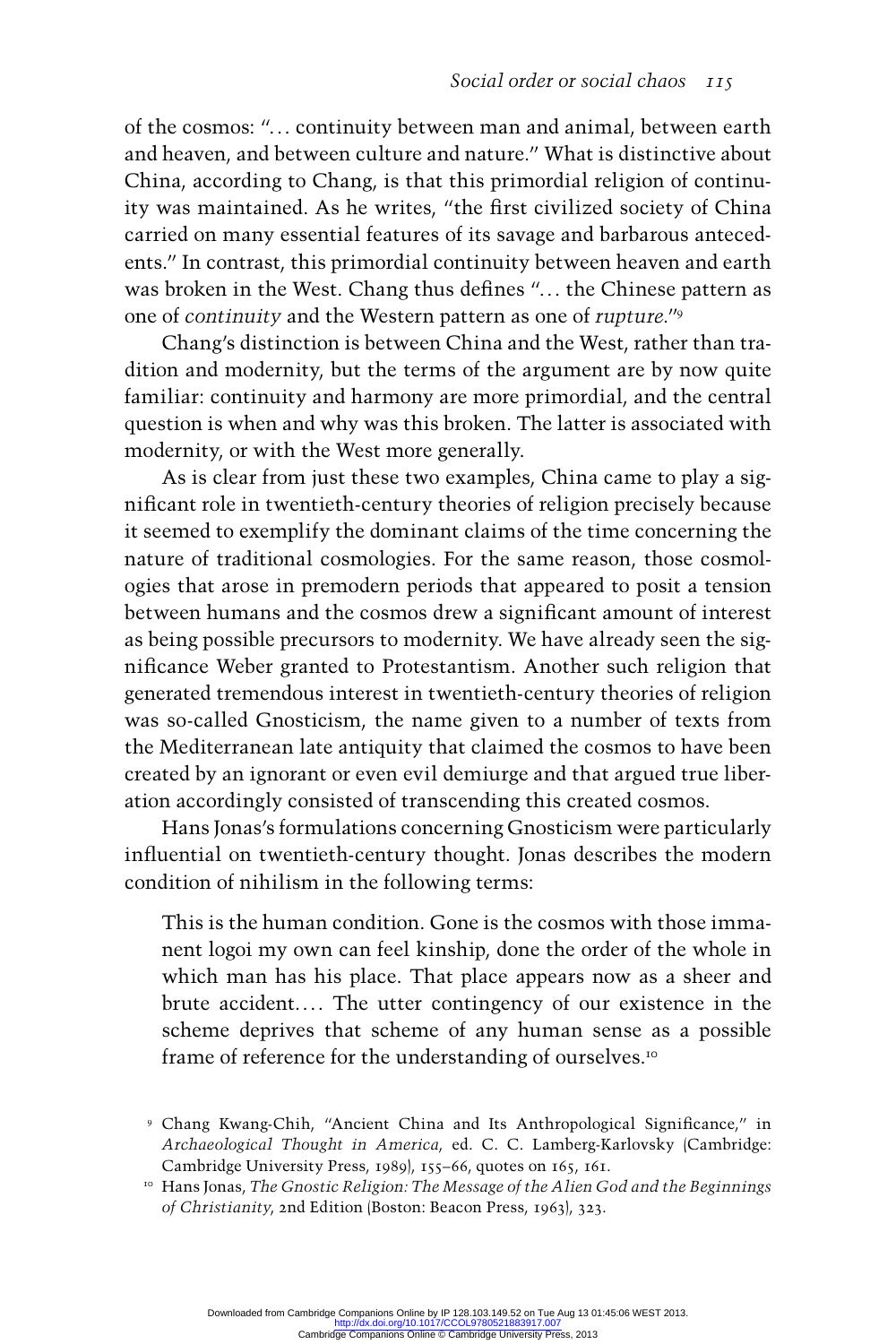And, for Jonas, this is precisely the view one finds in Gnosticism:

There is one situation, and one only that I know of in the history of Western man, where – on a level untouched by anything resembling modern scientific thought – that condition has been realized and lived out with all the vehemence of a cataclysmic event. That is the Gnostic movement, or the more radical ones among the various Gnostic movements and teachings, which the deeply agitated first three centuries of the Christian era proliferated in the Hellenistic parts of the Roman Empire and beyond its eastern boundaries.<sup>11</sup>

Gnosticism, in short, presages the modern, nihilistic view of humans not having a pre-given place within a structured cosmos.

Jonas is not claiming that Gnosticism led to modernity; absent here are the causal arguments about the emergence of modernity from cosmologies that posit a tension between humans and divinities. But clearly at work is the notion that such tension-based cosmologies involve a break from earlier, structured cosmologies, and that they are akin to modern ones. This reading of Gnosticism would subsequently spawn an entire body of literature equating Gnosticism with various aspects of the modern condition.<sup>12</sup>

Cosmic order or tension with the world. Most of these frameworks (with the exception of Jonas) were either overtly or implicitly based upon evolutionary frameworks. A religious world based upon cosmic harmony is repeatedly seen as the more primordial conception, while in contrast the modern world is cast as one of discontinuity, contingency, and tension with the cosmos. The question then comes down to when the crucial shifts away from this more primordial sense of cosmic order occurred: was it with the emergence of transcendental gods, with the emergence of Gnosticism, with the emergence of Protestantism, or elsewhere? But the paradigm remains the same.

#### IV. Structure and Cognition

Throughout much of the twentieth century, however, critics have questioned these evolutionary frameworks. Even among these critics, however, one finds amazing constancy in the basic framework and

 <sup>11</sup> Jonas, *The Gnostic Religion*, 325.

 <sup>12</sup> See, in particular, Eric Voegelin, *The New Science of Politics: An Introduction* (Chicago: University of Chicago Press, 1987); Eric Voegelin, *Science, Politics, and Gnosticism* (Chicago: H. Regnery, 1968); Cyril O'Regan, *Gnostic Return in Modernity* (Albany: State University of New York Press, 2001).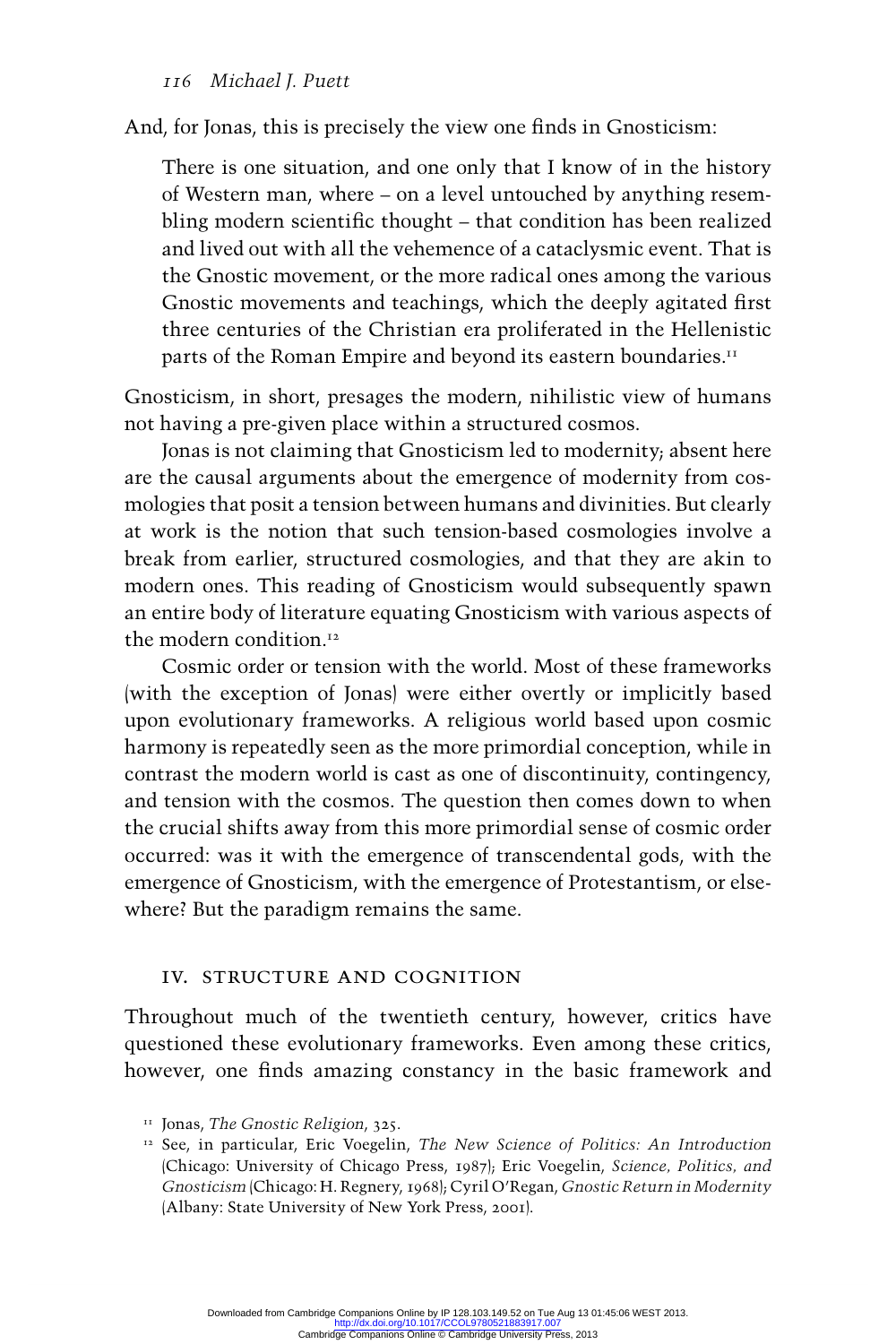definition of religion. A recent debate among two leading theorists will help underline the point.

Clifford Geertz, perhaps the most influential anthropologist of the twentieth century, was deeply concerned with emphasizing the importance of the interpreter respecting the beliefs of each culture under study. He thus rejected any reductionistic readings of those religious beliefs and opposed any framework that would lead the interpreter toward such reductionism.

Geertz was equally opposed to Eliade's concern with discovering universal religious archetypes that archaic humanity shared. Geertz on the contrary was hoping to study the cultural assumptions of each society, very much under the claim that these assumptions would be radically different in each society. And, perhaps most significantly, for Geertz, the religious sphere is embedded in an entire belief system, thus rendering a distinction between the sacredand the profane meaningless.

Yet pervasive in Geertz's arguments concerning religion is a distinction between the disordered and contingent nature of human experience and the order conferred by religion. For Geertz, humans live in a world of chaos, and religion serves to give meaning to humans in such a world:

There are at least three points where chaos – a tumult of events which lack not just interpretations but *interpretability* – threatens to break in upon man: at the limits of his analytic capacities, at the limits of his powers of endurance, and at the limits of his moral insight. Bafflement, suffering, and a sense of intractable ethical paradox are all, if they become intense enough or are sustained long enough, radical challenges to the proposition that life is comprehensible and that we can, by taking thought, orient ourselves effectively within it – challenges with which any religion, however "primitive," which hopes to persist must attempt somehow to cope.<sup>13</sup>

Without religion, our life is chaotic, meaningless, and lacking in any ethical justifications. Religion thus serves to give our lives a fundamental order:

How is it that the religious man moves from a troubled perception of experienced disorder to a more or less settled conviction of fundamental order? Just what does "belief" mean in a religious context?

 <sup>13</sup> Clifford Geertz, "Religion as a Cultural System," in *The Interpretation of Cultures* (New York: Basic, 1973), 100.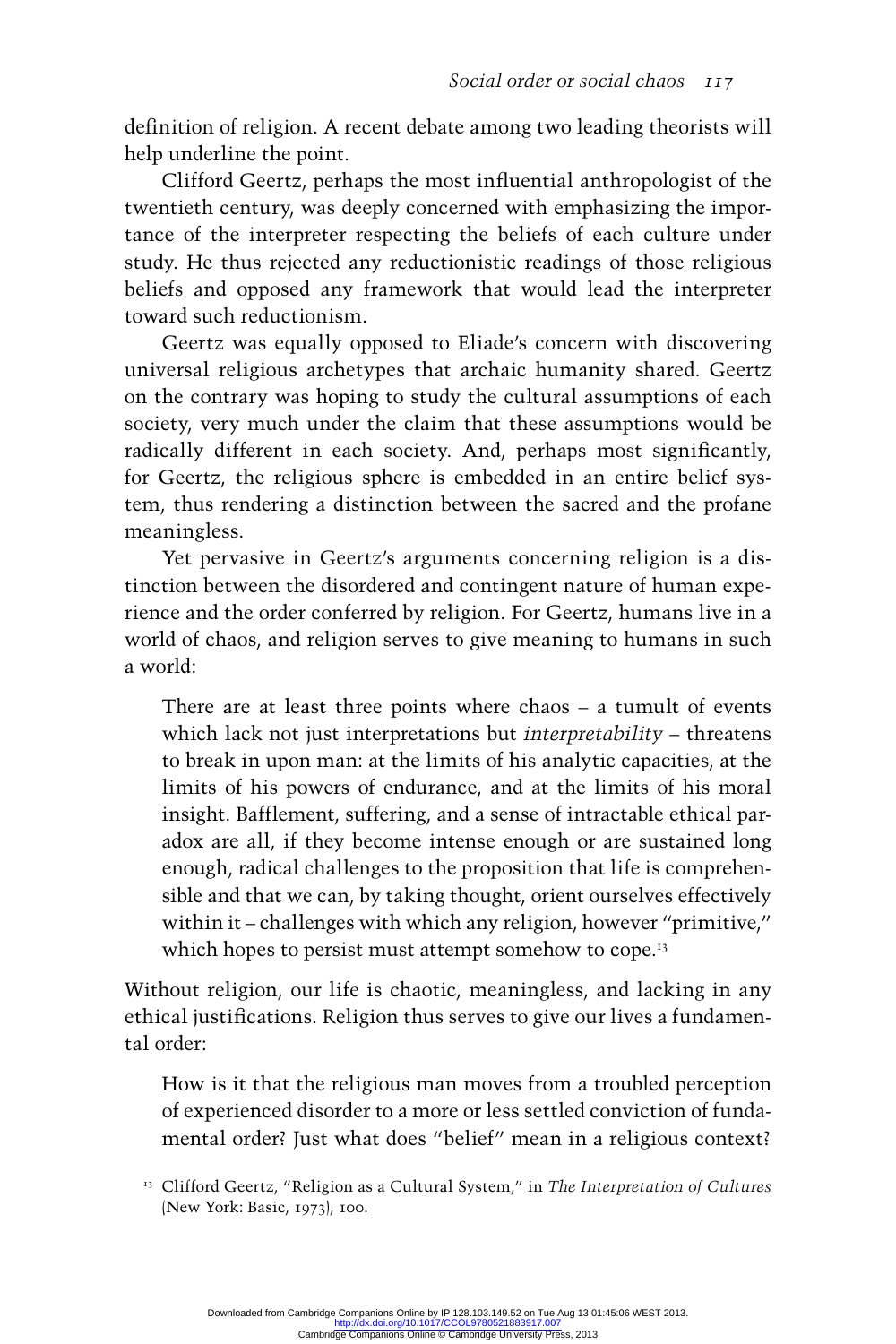. . . It seems to me that it is best to begin any approach to this issue with frank recognition that religious belief involves not a Baconian induction from everyday experience – for then we should all be agnostics – but rather a prior acceptance of authority which transforms that experience.<sup>14</sup>

By accepting the authority of religious belief, we allow ourselves to deny our everyday experience and instead accept the existence of an ordered cosmos.

Given his insistence that religion provides order to an otherwise meaningless and chaotic existence, it is perhaps not surprising that Geertz consistently finds in his analyses of religious beliefs a harmonious, ordered world, often based in eternal cycles and a structured cosmos. Whether discussing notions of time in Bali or the nineteenthcentury Balinese royal court, Geertz consistently portrays a religious sphere of harmony and order.<sup>15</sup>

It is the status of such religious beliefs that concerned Maurice Bloch, another leading anthropologist who criticized Geertz's arguments.<sup>16</sup> Bloch turned his attention in particular to Geertz's study of the Balinese, who Geertz claimed had a fundamentally cyclical notion of time.<sup>17</sup> Bloch's argument was that Geertz had developed his claims by looking only at materials from ritual contexts, and was then taking such ritual claims as being assumptions of Balinese culture in general. Bloch's argument in contrast was that for all humans, the everyday experience of time is linear. Cyclical time is part of a ritual context, associated with religion, and as such it is removed from our everyday lives. Geertz's mistake, according to Bloch, was in reading claims made within a ritual context and then taking these as general beliefs in the culture at large.

At issue here is a significant debate as to whether all humans fundamentally think alike (as Bloch argues) or have fundamentally different assumptions about the world (Geertz). But note immediately that both thinkers in the debate still assert the same distinction between everyday life and religion, here reasserting it at the level of cognition. The only question was whether the religious sphere leads people to think

<sup>&</sup>lt;sup>14</sup> Geertz, "Religion as a Cultural System," 109.

 <sup>15</sup> Clifford Geertz, "Person, Time and Conduct in Bali," reprinted in *The Interpretation of Cultures*, 360–411; Clifford Geertz, *Negara: The Theatre State in Nineteenth-Century Bali* (Princeton, NJ: Princeton University Press, 1981 ).

 <sup>16</sup> Maurice Bloch, "The Past and the Present in the Present," *Man* 12, 2 (1977): 278–92; reprinted in Maurice Bloch, *Ritual, History and Power: Selected Papers in Anthropology* (London: Athlone Press, 1989), 1–18.

 <sup>17</sup> Geertz, "Person, Time, and Conduct in Bali."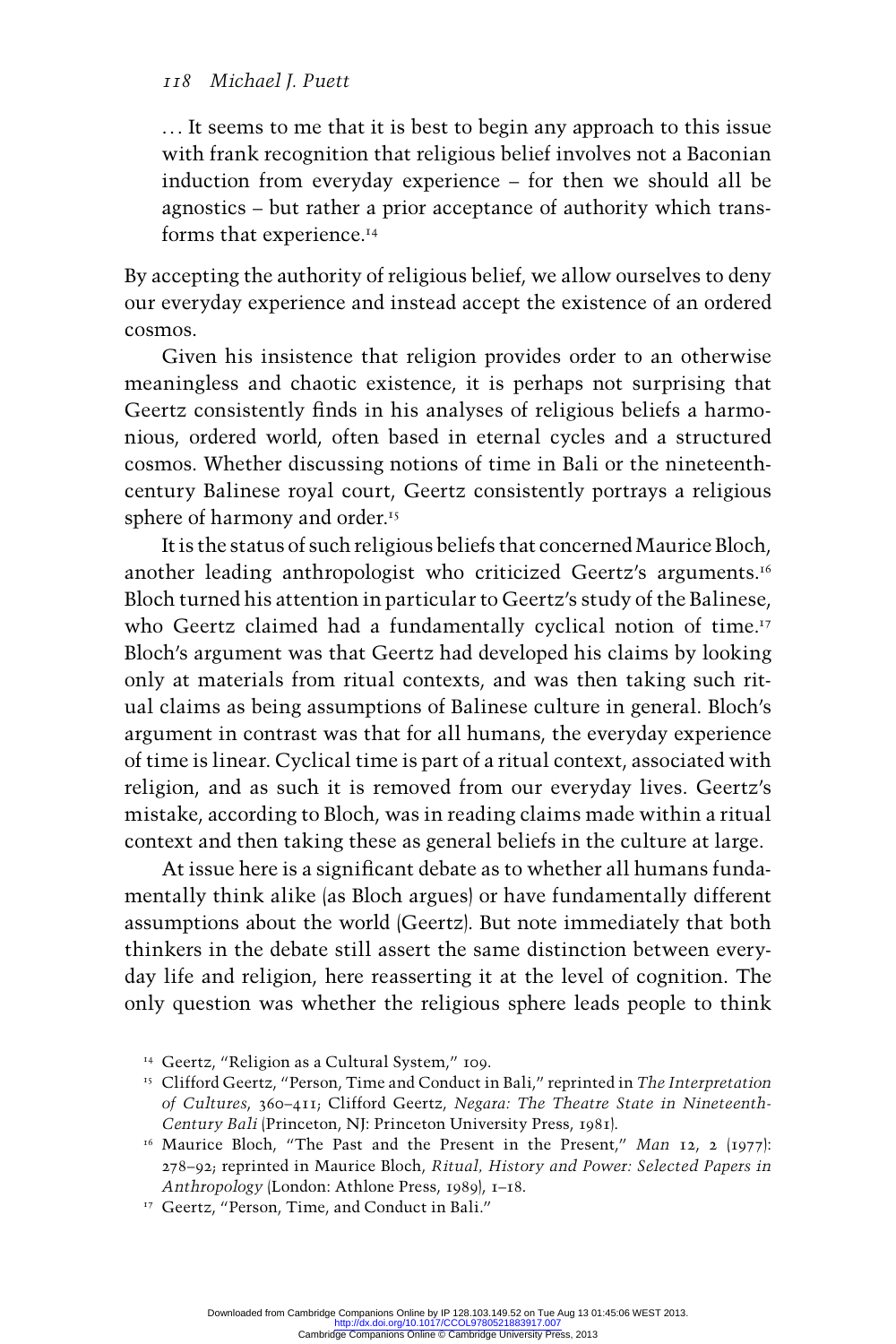differently – in this case, whether the ritual claim concerning cyclical time results in people actually believing in cyclical time outside of a ritual context.

The definition of religion, in other words, remains the same. The religious sphere is timeless and orderly; it is contrasted with a world of contingency and change. The debate within the various frameworks thus comes down to whether this religious sphere fully informs people's thinking or not. This is a tremendously important question, but the fundamental definition of religion remains unchanged.

But if religious claims should be read as general assumptions, then how should they be understood? For Bloch, ritual language is based upon a claim of timeless (either unchanging or cyclical) order precisely because it serves the function of providing transcendental sanction to an otherwise contingent human world, the argument formulated so strongly by Weber. Social hierarchies may be a product of power, but if hierarchies are seen by those on whom they are exercised as simple oppression, they will not tend to last for very long – those on the lower rungs will seek to remove those on the upper. Legitimization of such hierarchies thus involves, according to Bloch, the attempt to make the hierarchies seem to be an immutable aspect of ordered cosmos. In other words, religion legitimates the contingent world of humans by making that world appear as divinely sanctioned:

In the political context the elder has to fight off rivals. However, in the role of religion this is not necessary any more. Indeed one can say that a political event becomes religious when individual power struggles have become unnecessary. Formalization thus not only removed what is being said from a particular time and particular place, it has also removed it from the actual speaker, and thus created another supernatural being which the elder is slowly becoming or speaks for. The creation of this other supernatural being is best seen in possession, where the notion that two beings are present, one supernatural and one natural, is explicit. The elder is transformed into an ancestor speaking eternal truth; this transformation seems to me the articulation between traditional authority and religion.<sup>18</sup>

The world humans live in is contingent, always changing, and based upon immediate struggles with other humans and ever-changing configurations of power. The sphere of religion, on the contrary, is timeless,

 <sup>18</sup> Maurice Bloch, "Symbol, Song, Dance and Features of Articulation: Is Religion an Extreme Form of Traditional Authority?" in Bloch, *Ritual, History and Power*, 44–5.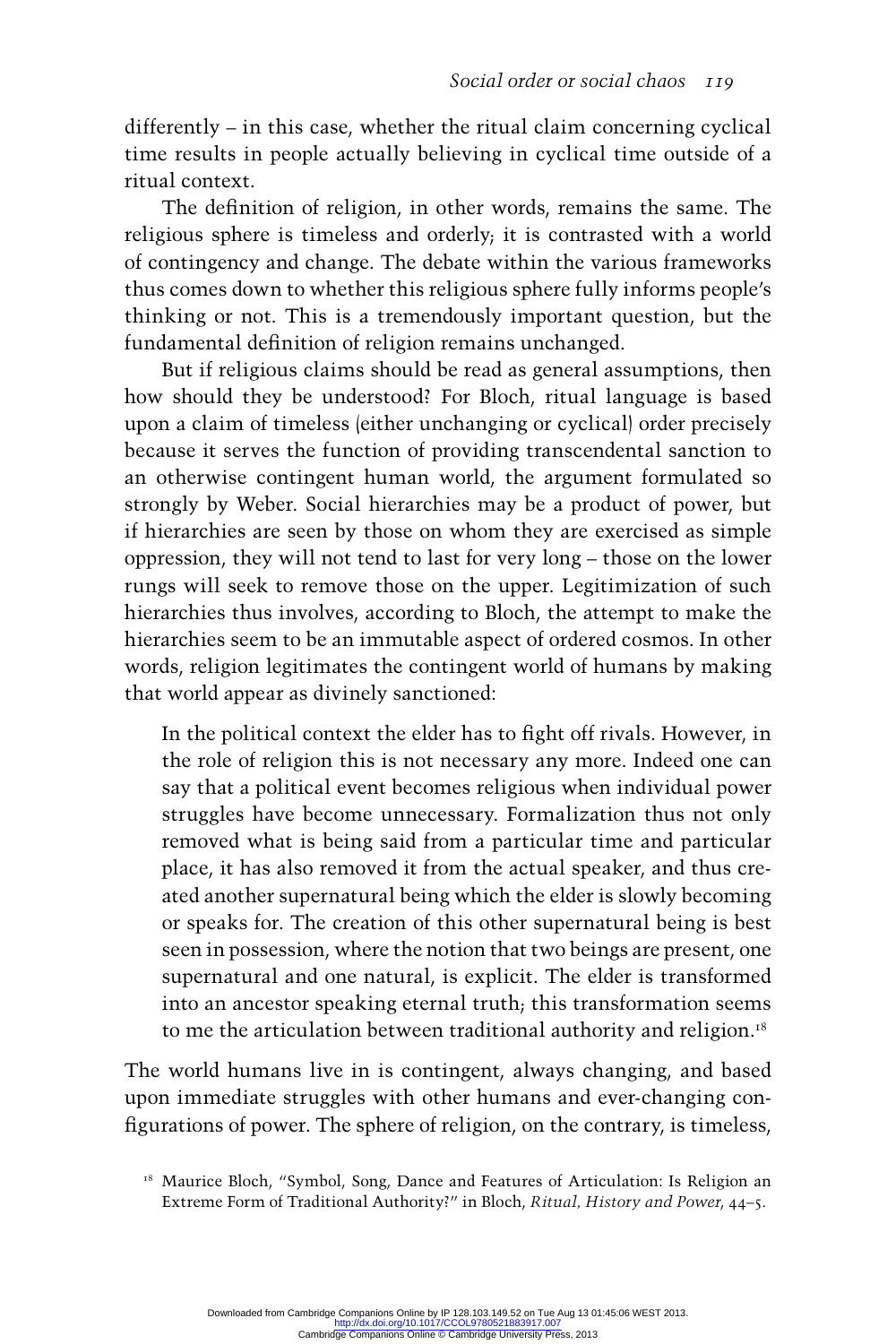based upon eternal moral principles, and run by deities removed from the contingent world of humanity. Traditional authority is based in religion.

So much is this so that religion itself probably had its origins in this need to legitimate authority in traditional societies:

The significance of this is that we should perhaps see the origin of religion in this special strategy of leadership, the use of form for power, which we have found in a lesser form in our study of communication of traditional authority, we would then see the performance of religion as serving a special form of authority. 19

Religion sanctifies an otherwise contingent world, precisely the view we have seen in other forms throughout the twentieth century. Instead of reading the dualism of a timeless cosmic order and contingent human action within an evolutionary framework, Bloch has placed it within a structured distinction between a ritual order and universal world of everyday human cognition. But the definition of religion remains the same.

Thus, even among those thinkers who reject an evolutionary approach, we see a set of endless permutations concerning the status and nature of religious belief, but all surrounding a common assertion about the role that religion plays in positing an ordered, structured, timeless cosmos in opposition to the chaotic contingency of human life.

# V. Shifts in the Paradigm

Early in his career, University of Chicago historian of religion Jonathan Z. Smith worked with a variant of this paradigm as well. Smith posited a distinction between what he called "locative" religions and "utopian" religions. Focused as he was at the time on shifts in the Near East and Mediterranean regions from the ancient period to late antiquity, Smith's arguments at first glance sound similar to those of Hans Jonas. For Smith, the locative view, which dominated the Mediterranean and Near Eastern world "for some two thousand years," was based upon a belief in a "cosmic order," created by the gods, in which humans had a defined place.<sup>20</sup> Within such an order, there can be no sustained tension between humans and the cosmos:

<sup>&</sup>lt;sup>19</sup> Maurice Bloch, "Symbol, Song, Dance and Features of Articulation," 45.

 <sup>20</sup> Jonathan Z. Smith, *Map Is Not Territory: Studies in the History of Religions* (Chicago: University of Chicago Press, 1978), 132.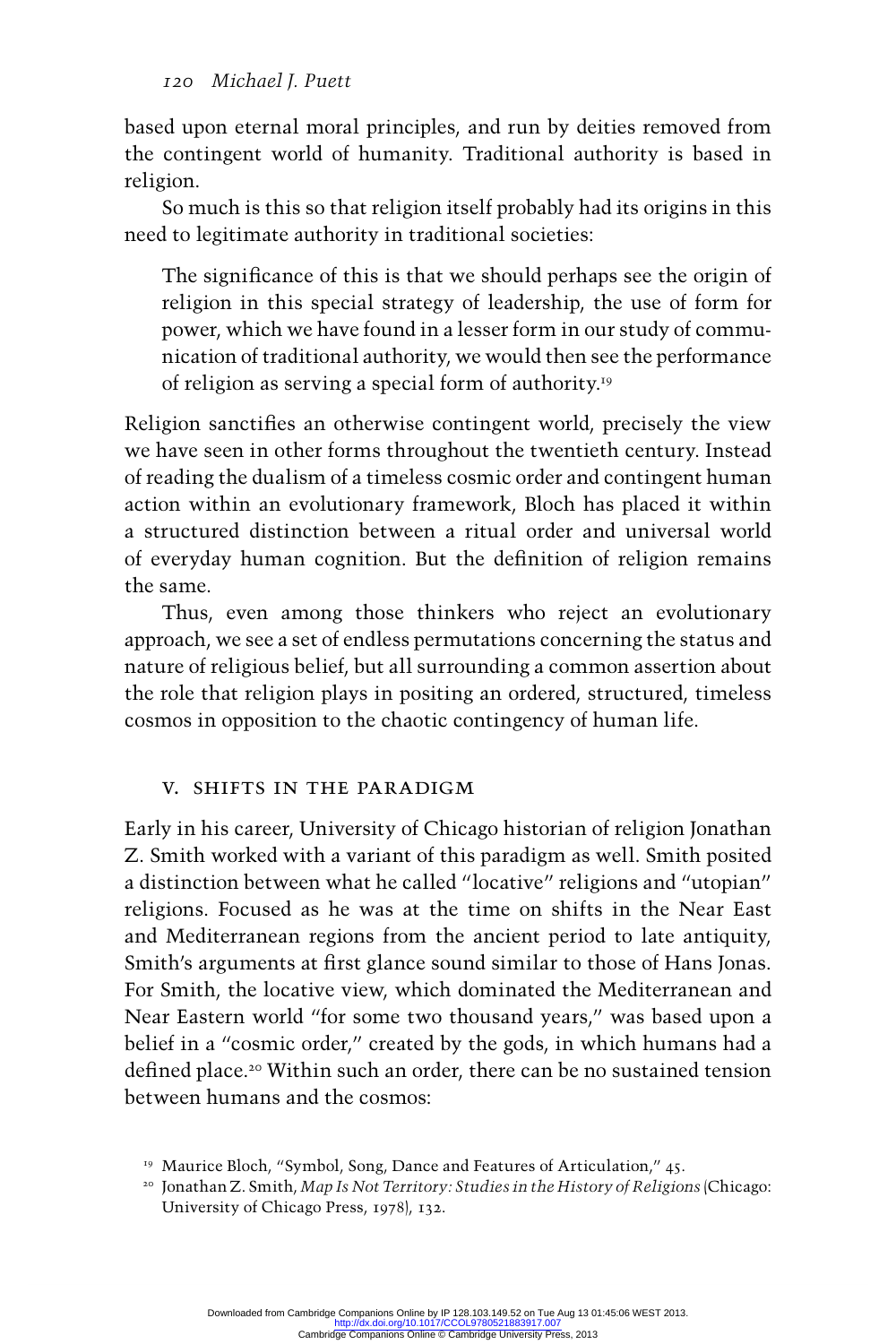There may be periods of tension (such as the myth of the theft of the tablets of destiny by the Zu bird or the imprisonment of Marduk during the New Year festival), but the "reliable" and "unalterable" structures of destiny will ultimately win out. They will be victorious because they are real, having been established by the gods. . . . Man's responsibility becomes one of discovering, of knowing his place. . . . Man is charged with the task of harmonizing himself with the great rhythms of cosmic destiny and order.<sup>21</sup>

Such a description is almost identical in wording to Eliade 's description of primordial religions or Weber's description of traditional cosmologies.

Referring to Hans Jonas, Smith argues that the emergence of Gnosticismin the Hellenistic period marked a moment when a "radical revaluation of the cosmos occurred."<sup>22</sup> The emphasis shifted from one of order to one of liberation – a "utopian" vision, in Smith's terminology. Another example of a utopian vision rejecting an earlier locative one would be the modern world: "Such a locative view of the cosmos seems foreign to our tendency to idealize openness and mobility."<sup>23</sup>

This certainly sounds like the evolutionary framework we have seen before, with a belief in cosmic order being the primordial position for humanity and with rejections of that position being precursors to modernity. However, Smith explicitly opposes any attempt to see one of these as more primordial then the other:

Is the material Eliade describes best organized under the categories "archaic" and "modern"? ... Whatever terminology is employed, we must be careful to preserve a sufficient sense of the experiential character of this dichotomy and resist imposing even an implicit evolutionaryscheme of development "from the closed world to the infinite universe" (to borrow the title of Alexander Koyré's wellknown work). This requires our resisting as well the frequent tendency to identify the centripetal-closed-locative view with primitive, archaic society and the centrifugal-open-utopian with the modern. Both have been and remain coeval existential possibilities which may be appropriated whenever and wherever they correspond to man's experience of the world. 24

- 22 Smith, *Map Is Not Territory*, 138.
- 23 Smith, *Map Is Not Territory*, 137.
- 24 Smith, *Map Is Not Territory*, 100–1.

 <sup>21</sup> Smith, *Map Is Not Territory*, 133. The words "reliable" and "unalterable" are taken from Heidel's translation of the *Enuma elish*: Alfred Heidel, *The Babylonian Genesis* , 2nd Edition (Chicago: University of Chicago Press, 1951).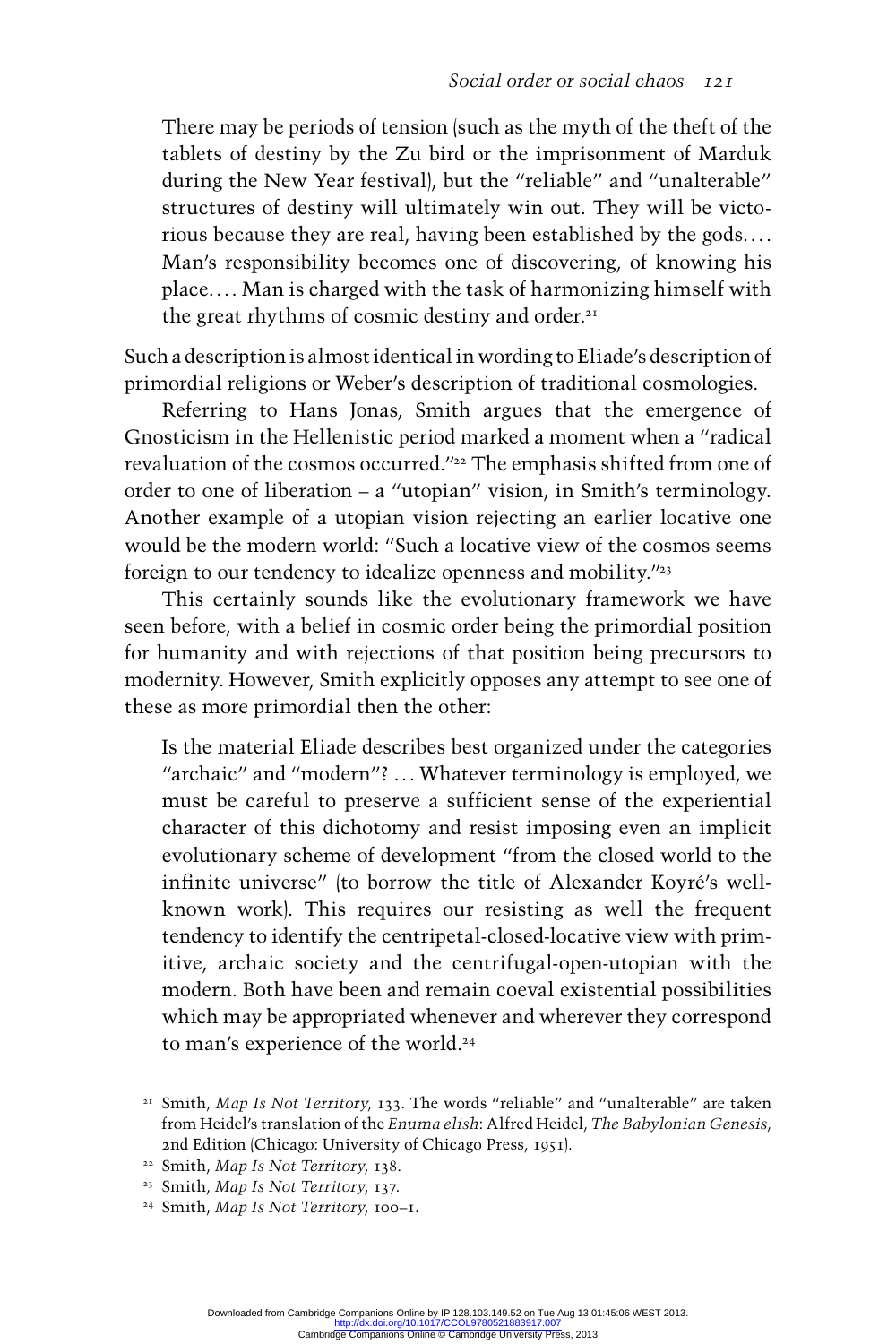If the locative is not more primordial than the utopian, then it would follow that the entire attempt to posit a shift from a primordial, locative vision of the world to a modern viewpoint is mistaken.

And, just as importantly, it would follow that religious orientations do not necessarily posit a cosmic order. Thus, for example, Blochwould agree that at any given time, one could posit either a claim of cosmic order or a lack thereof. But for Bloch this would amount to a distinction between a ritual order versus the world of everyday experience. For Smith, however, a claimed lack of cosmic order can be every bit as religious as its claimed existence.

Smith went on to develop his critique. Noting the degree to which the field of religious studies had been built out of a basic claim concerning the primordiality of religions that emphasize harmony, continuity, and order (the "locative," in Smith's terminology), Smith pointed out that the field has therefore largely failed to deal with those religions that do not fit this paradigm:

It strikes me that historians of religion have been weakest in interpreting those myths which do not reveal a cosmos in which man finds a place to dwell and on which he found his existence, but rather which suggest the problematic nature of existence and fundamental tension in the cosmos. I have in mind such traditions as dualistic creation myths, Earth-diver traditions, Tricksters, or the complex narratives of Corn or Rice Mothers who create by "loathsome" processes (e.g., rubbing the dirt off their bodies, by defecation, secretion). Clearly these mythologies, many of which are extremely archaic, point to a different spiritual horizon than that described by Eliade as the fundamental "archaic ontology." $25$ 

By treating religious conceptions not based on placing humans within a structured and harmonious cosmos as later reactions against a more primordial worldview pointing toward the modern world or as part of a universal world of everyday experience outside of the ritual sphere, our understandings of a substantial body of religious phenomena have been greatly impoverished.

# VI. The Historical and Ethnographic Record

Smith's point should be amplified. As we have seen, the study of religions has been dominated for roughly two centuries by essentially one

 <sup>25</sup> Smith, *Map Is Not Territory*, 100.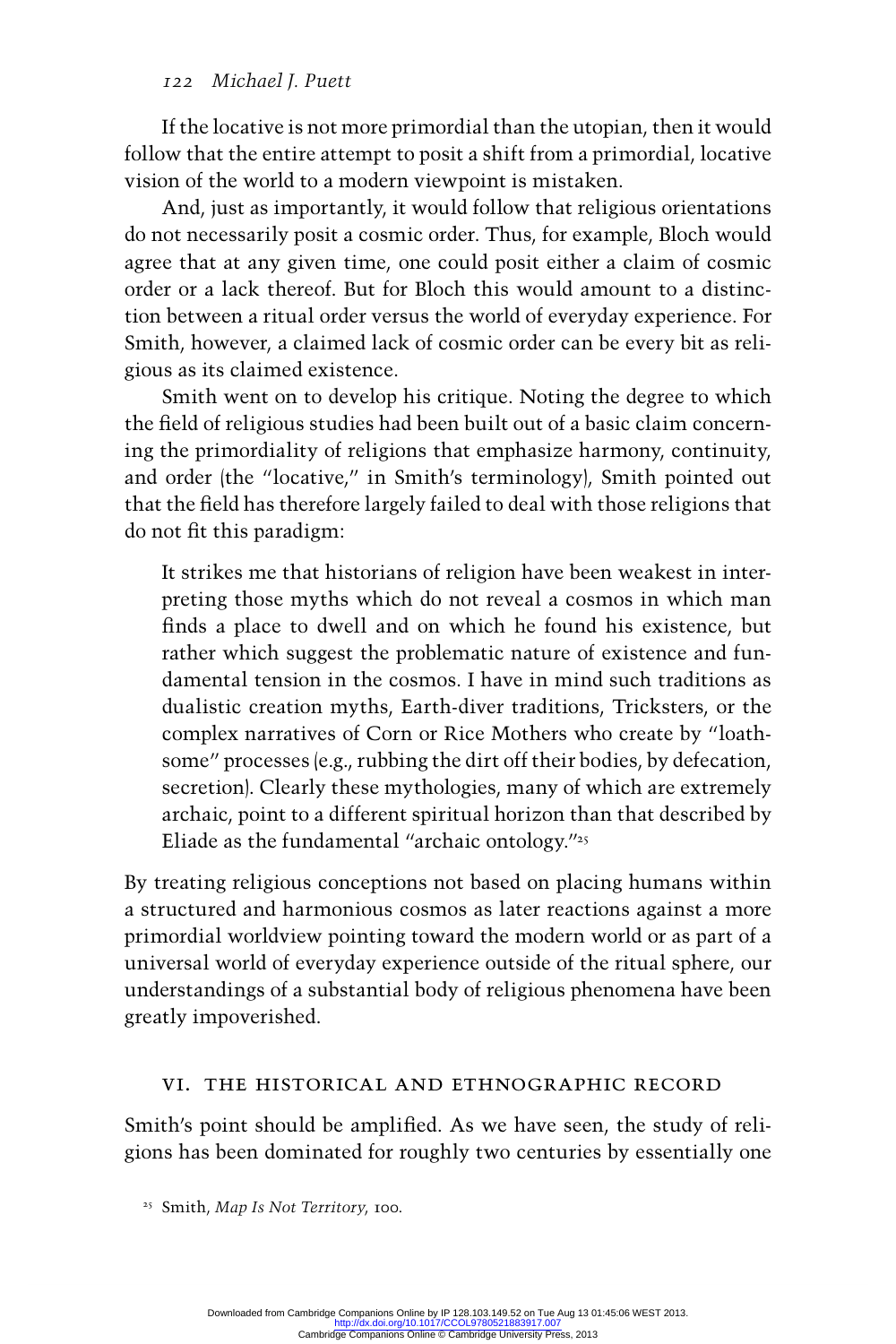definition: the sacred is consistently portrayed as being based on a vision of cosmic order. In a modernity narrative, world history is then read as a shift from a traditional world, in which religion provided order to the contingent struggles of humanity, to a modern world, in which the loss of religious faith has resulted in – for better or worse – a loss of that grounding in a higher order. Even those figures – such as Geertz and Bloch– who opposed such evolutionary claims (and disagreed strongly among themselves about the status of religious beliefs) still defined the religious sphere in much the same way.

It is rare when one finds a view concerning religion so constant and so universally agreed upon – not just in the field of religious studies but throughout the social sciences as well. And this theoretical unanimity is made all the more remarkable when one considers the fact that, in the ethnographic and historical record, this is, to put it politely, a very one-sided view of the religious sphere. Yes, one can certainly find example after example of places where the religious sphere is presented as a timeless or cyclical cosmic order. Political leaders have certainly throughout history legitimated their rule through appeals to divine powers and a stable cosmic order. But alternative religious views and practices, as well as modes of dealing with the divine, are at least as common. And yet, despite their constant presence in our ethnographies and historical works, it is striking how rarely religious views and experiences that contradict the accepted definition are discussed in our theoretical literature – unless that literature is directed to explicating shifts related to the rise of modernity or to distinctive features of Western civilization.

Moreover, even many of the cosmologies presented as what Smith has called locative are perhaps still being misdescribed. Claims of cosmic order are rarely as seamless and lacking in tension as they are so often presented in our theoretical discussions.

An example will help to underline the point. Mention was made previously concerning the recurrent claim that, prior to the twentieth century, the divine sphere in China was seen as harmonious and structured, with humanity having a predefined place and role. Such a claim has played a dominant role in theoretical and comparative claims concerning traditional China. We saw previously Weber's argument that such a cosmology resulted in the Chinese not developing the kind of tension with the world that one sees with the rise of Protestantism and that became (he claimed) so dominant in modernity, as well as K. C. Chang's argument that China maintained the kind of continuous cosmology found in primitive religions.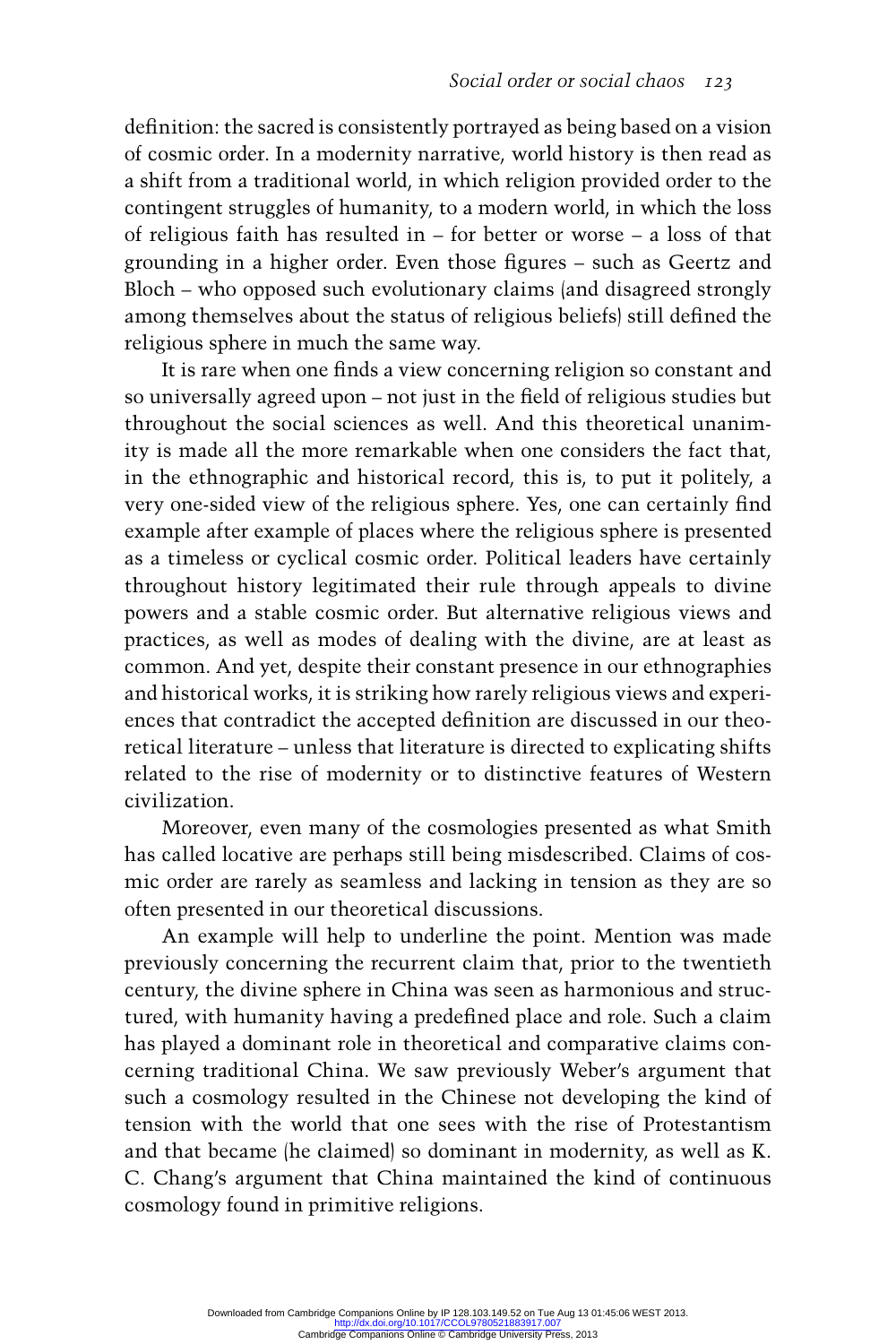And, yet, as historical research has clearly shown, claims of harmony were only one possible way the divine sphere could be seen. Moreover, and tellingly, such claims tended to be associated not with common practice but rather with millenarian movements set in opposition to contemporary practice.

The first example in our extant corpus of a group claiming the divine world to be hierarchical, structured, and morally just, providing a place and role for humanity in the larger cosmos, are the Mohists, a utopian, antiritual movement that began in the fifth century BCE. Comparable cosmologies are found consistently throughout Chinese history among millenarian movements. But all of these movements were opposed to common religious practice, which consistently saw the divine sphere as populated by dangerous and highly capricious demons and ghosts. Humans were thus constantly undertaking an endless number of sacrifices aimed at mollifying the demons or transforming them into ancestors and gods who would then be called upon to work on behalf of humanity. Much of religious practice throughout Chinese history can be characterized as an endless domestication of the divine sphere – trying to take a highly dangerous corpus of spirits and transform it into a hierarchical pantheon that would help human endeavors. Far from a harmonious, structured cosmos that was then available to sanction to human authority, the divine sphere was consistently seen as inherently dangerous and capricious, in need of dramatic transformation so that humans could thrive. Indeed, the domestication of the divine sphere was often compared with the domestication of the natural world through agriculture and the domestication of human emotions through ritual.<sup>26</sup>

When the human domestication of the divine was successful, the result would be a cosmos much like that often described in the theoretical literature: a structured cosmos run by a hierarchically arranged pantheon of gods and ancestors organized much like a patriarchal lineage structure. But such a pantheon was seen as the ideal result of human domestication: it is not that humans were modeling themselves on or accommodating themselves to a structured, harmonious cosmos but the precise opposite. And, at least as importantly, the domestication of the divine sphere – like the domestication of the natural world and the

<sup>&</sup>lt;sup>26</sup> Michael J. Puett, *To Become a God: Cosmology, Sacrifice, and Self-Divinization in Early China* (Cambridge, MA: Harvard University Asia Center, 2002); Michael Puett, "The Offering of Food and the Creation of Order: The Practice of Sacrifice in Early China," in *Of Tripod and Palate: Food, Politics, and Religion in Traditional China*, ed. Roel Sterckx (New York: Palgrave Macmillan, 2005), 75–95.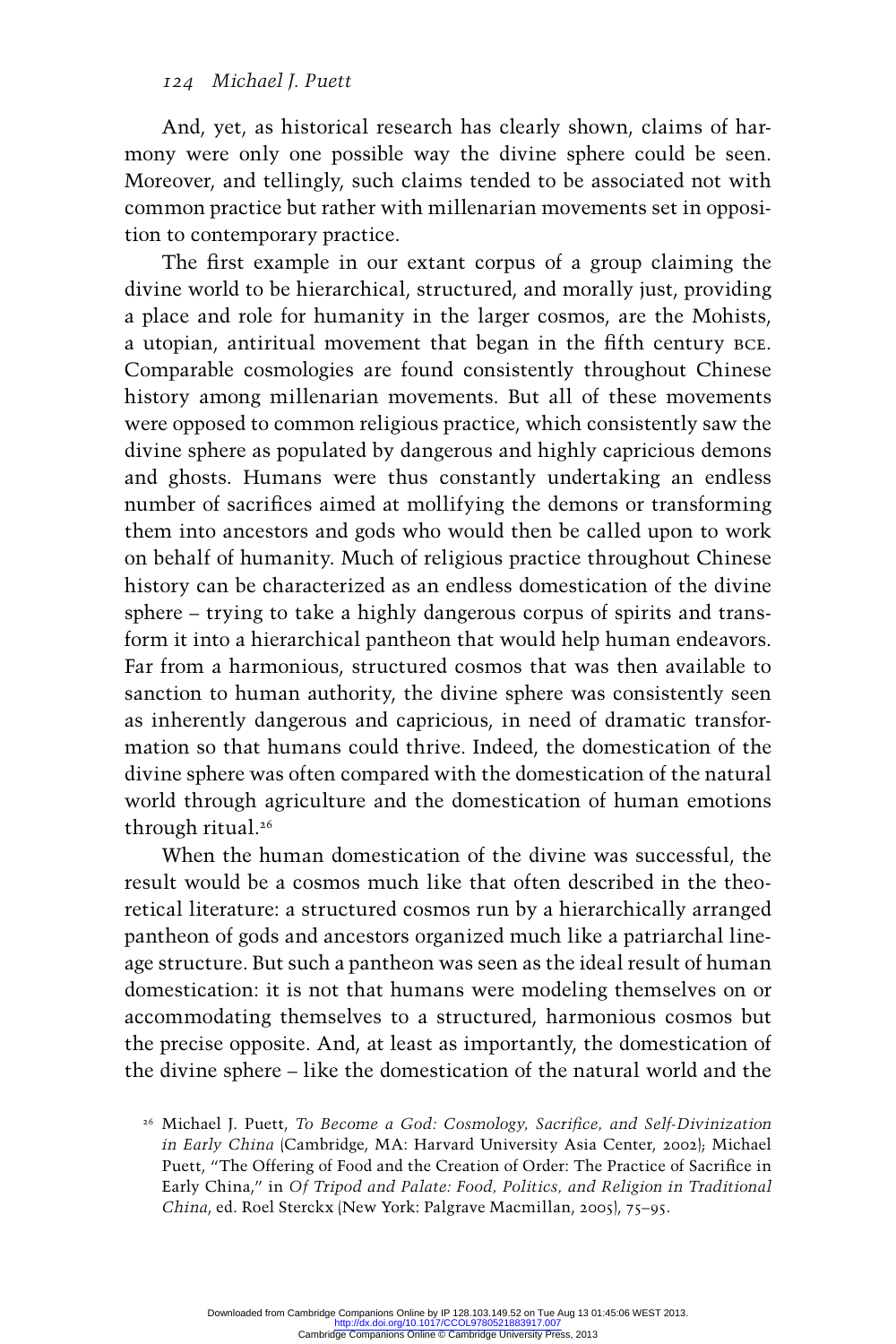domestication of human emotions– is never complete. The deities are more powerful than the human domesticating rituals, so they often do not act according to those categories. The gods and ancestors always tend to revert to being demons and ghosts haunting humanity, just as dangerous human emotions continue to emerge against other humans and just as droughts and floods (the parts of nature humans cannot domesticate) continue to cause hunger and starvation.

This is most certainly not a utopian vision, but it is also not a locative vision, at least not in the sense of positing a cosmic order to which humans must accommodate themselves. On the contrary, the perceived tension here between humans and the cosmos is quite extreme. But our paradigms concerning religious order have led to a consistent misunderstanding of the practices in question.

Similar points can be made concerning the entire issue of legitimization, to which figures such as Weber and Bloch devoted so much attention. One of the terms used by rulers in China was "Son of Heaven." This was certainly a claim to the legitimacy of the ruler's position by reference to the high god in Heaven. But it was clearly understood to be a ritual claim: no one ever claimed that Heaven had actually given birth to the ruler. (When a shift in dynasties occurred, the new ruler would be able to take the title only after performing the proper rituals. He certainly never claimed in retrospect to have been born from Heaven.) And the ritual claim was that Heaven would, it was hoped, act like a proper (that is, properly domesticated, with dangerous emotionskept under control) father, just as it was hoped that the ruler would act like a proper son.<sup>27</sup> But, of course, neither tended to actually do so on a consistent basis. Heaven would send down disasters for no reason, and the ruler would often act arbitrarily. So, yes, it was legitimization, but it was also an attempt to domesticate both the divine and the human – and was always seen as an endless process that could never fully succeed. And explaining such legitimization through a distinction between ritual and everyday cognition would also miss the point. It is not that participants in ritual contexts believed that Heaven was a moral deity operating in an ordered cosmos and then thought differently outside of those ritual contexts. Heaven was seen as dangerous and capricious in both contexts, and the goal of ritual was to domesticate both Heaven and human alike.

 <sup>27</sup> Michael Puett, "Human and Divine Kingship in Early China: Comparative Reflections," in *Religion and Power: Divine Kingship in the Ancient World and Beyond*, ed. Nicole Brisch (Chicago: Oriental Institute of the University of Chicago, 2008), 199–212.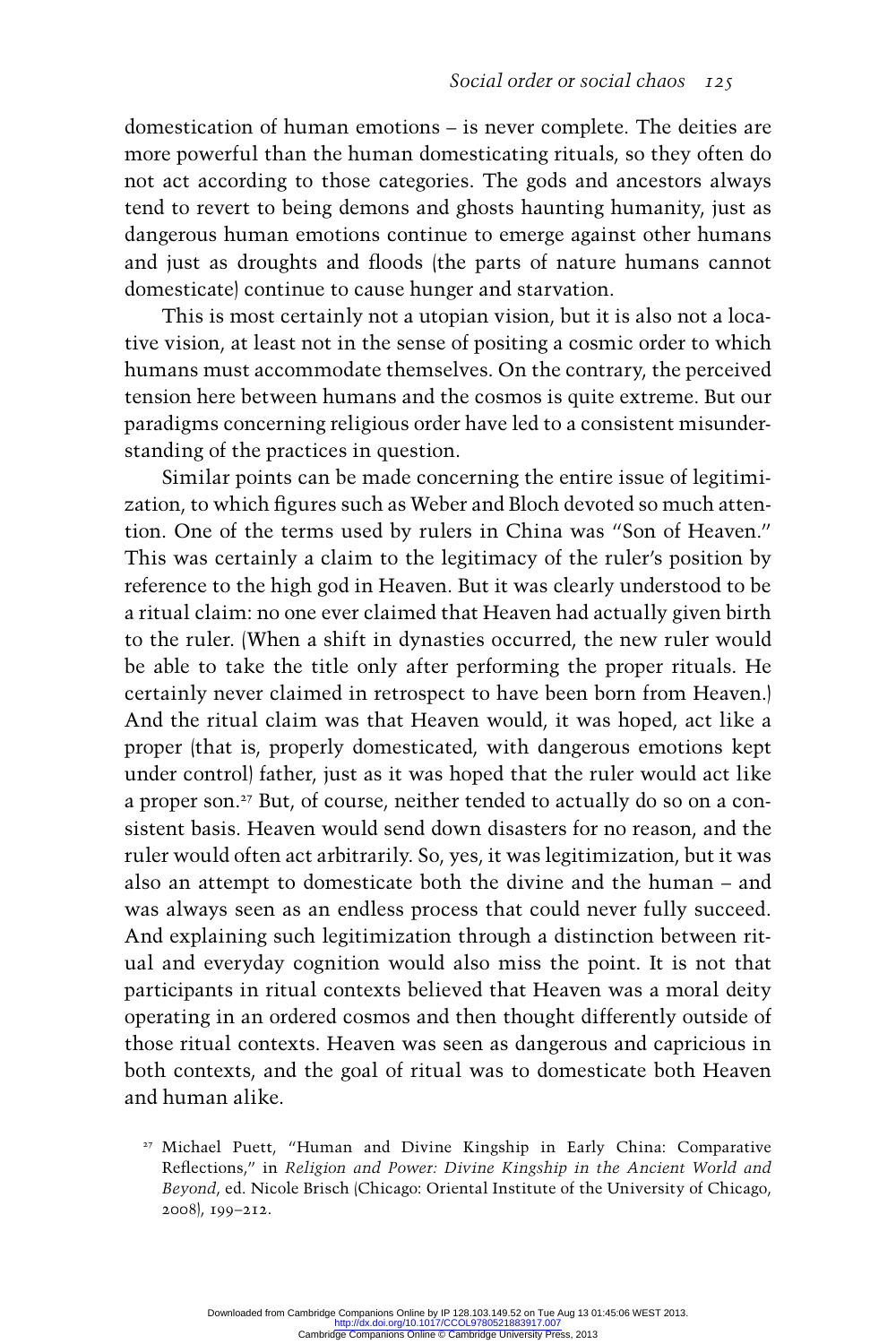Ancestor worship went along the same lines. Recent scholars, building out of the same theoretical concerns we have been discussing, have argued that humans in traditional China thought of themselves as existing "under the ancestor's shadow," trying to follow the wishes of the ancestors.<sup>28</sup> In fact, deceased humans were seen as dangerous ghosts, and one of the goals of the rituals was to form these dangerous ghosts into ancestors who it was hoped would then act on behalf of the living, just as it was hoped that the living would then behave better as well by thinking of themselves as descendants. But here too the ancestors would often revert to being ghosts and would inflict illnesses upon the living and the living would have to continue trying to form them into ancestors.

In short, there certainly was never an assumption in China that the divine world was naturally harmonious. When one reads a statement from China that the world is harmonious, one needs to see the tremendous agony that underlies such a claim and the tremendous effort expended in trying (and in the long run always failing) to create such a unified system. Accommodating oneself to a pre-given cosmos of harmony is hardly an accurate description.

And, of course, the implicit violence does not simply lie on the side of the undomesticated world of human emotions, wild animals, and dangerous ghosts . The point of critique of the various millenarian movements in China that have arisen in opposition to these practices of domestication is precisely that human efforts to transform the divine and human worlds simply create yet more violence, as they often did. In other words, domestication leads to as many horrors as a lack of domestication. It is, to paraphrase Geertz, violence all the way down.

In short, it is not just that we have failed to account for utopian, antilocative movements in religion. We have also mischaracterized the religions that have been treated as locative, as assuming cosmic order. Many of the common examples pulled from China to show that it is a culture that emphasized the importance of imitating the cosmic order of the divine (ancestor worship, the title of the ruler as a "Son of Heaven," and so on) reveal a very different set of religious concerns.

These examples from China can be multiplied throughout the world. Our theories posit traditional or archaic humans as assuming a harmonious cosmos, but such a claim is rarely anything but one claim

 <sup>28</sup> The phrase comes from Francis L. K. Hsu, *Under the Ancestors' Shadow: Kinship, Personality, and Social Mobility in China* (Stanford, CA: Stanford University Press, 1967).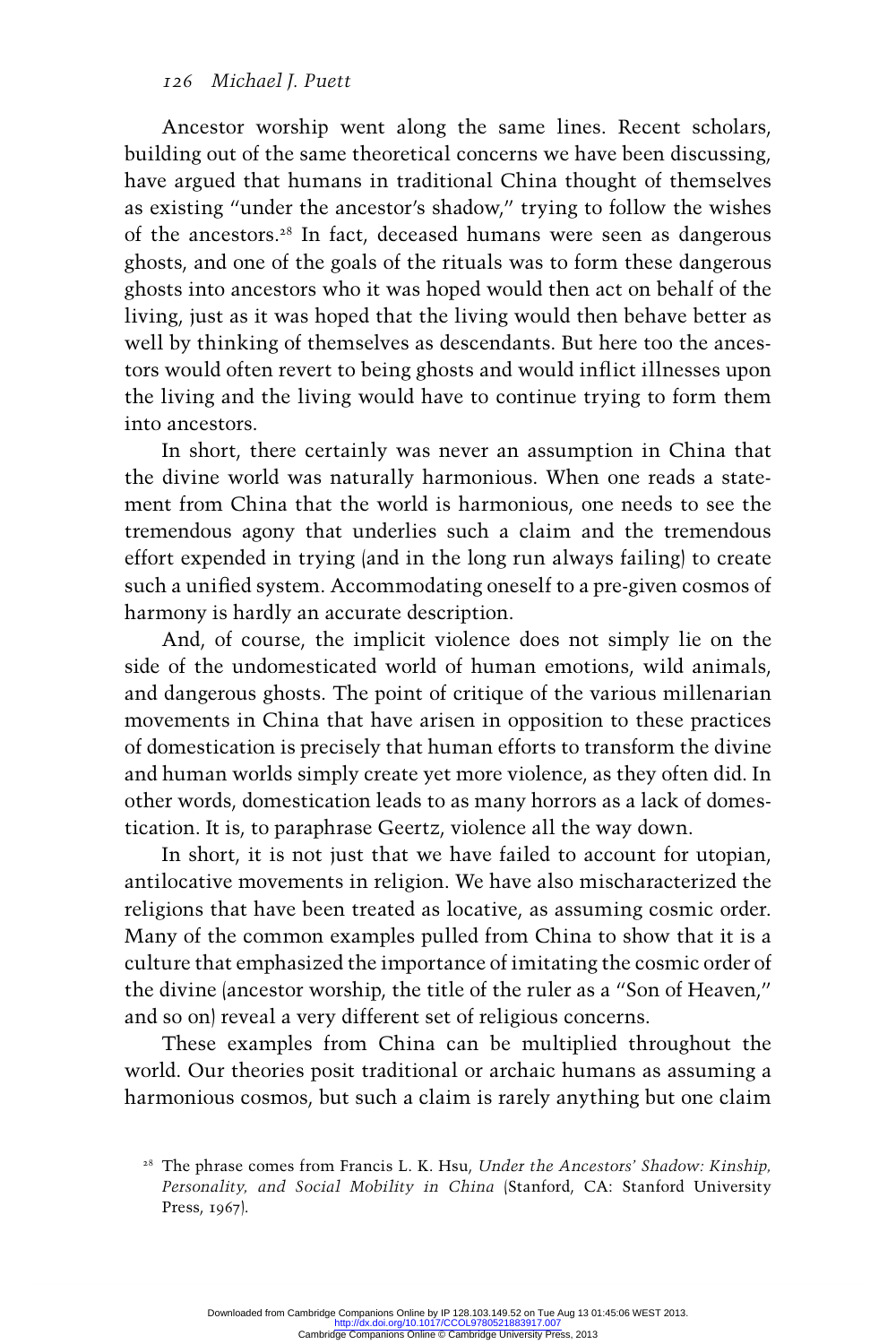among many concerning the divine; it is usually posited as the ideal (and by definition never to be fully realized) end point of ritual action. A world of harmony would be the ideal result of these rituals, an ideal that by definition would never be achieved. Yet it is this ideal that has been consistently treated by scholars as an assumption, as, indeed, a prototypical example of a traditional religious order.

# VII. The Relationships of Religions

A more promising approach would be to shift away from frameworks focused on the end point of human action and instead focus on the processes of religious life themselves. As Robert A. Orsi has written:

Religious theories that emphasize meaning focus on the end-product, a story that is said to link heaven and earth, but the solidity and stability of this dissolves if you focus instead on the processes of religious meaning-making. What we see if we do this is the wounding; in this devotional world, as in others, meaning making is wounding.<sup>29</sup>

Such a focus on meaning-making operates, as Orsinotes, in the "register of the tragic." 30 Even for those religions that call for the creation of an order linking humans to the larger cosmos – the religions that Smith would define as locative – the process of trying to create such an order is inevitably painful and very often filled with violence. As Orsi describes his grandmother's relationship to Saint Gemma Galgani:

What the saint seems to have offered was companionship on a bitter and confusing journey – bitterness and confusion to which the saint's own stories had contributed. My grandmother asked no grace of Gemma other than that of accompaniment, no miracle beyond the recognition of shared lives. But the sharing was costly. As Gemma's and Giulia's stories teach, in between a life and the meanings that may be made in it, for and against that life is the wound. Meaning making begins in wounding, and the process of meaning making is wounding. $3<sup>T</sup>$ 

Orsi's approach thus shifts the focus from the end points of religious practice (the ideal creation of a perfectly harmonious world with humans

 <sup>29</sup> Robert A. Orsi, *Between Heaven and Earth: The Religious Worlds People Make and the Scholars Who Study Them* (Princeton, NJ: Princeton University Press, 2005 ), 144.

 <sup>30</sup> Orsi, *Between Heaven and Earth*, 170.

 <sup>31</sup> Orsi, *Between Heaven and Earth*, 145.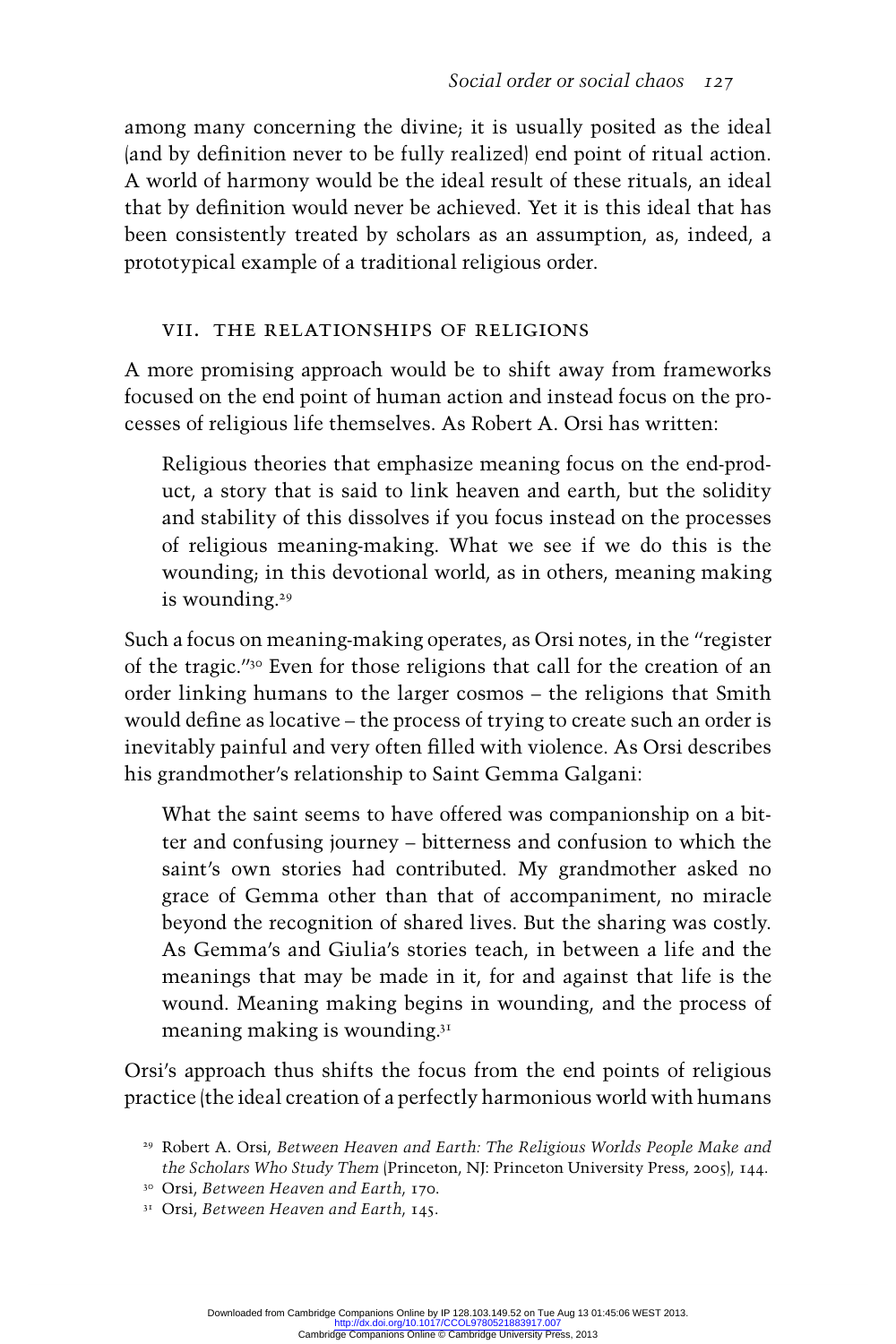properly situated in a defined cosmic order) to the endless dynamic of relationships. Relationships always veer between order and chaos. They can be both loving and abusive; filled with care, yet equally filled with angers, jealousies, and resentments. And so it is with gods and goddesses, with ghosts, with ancestors. Pain is very often present in these relationships. At times, the relationships become so fraught that the situations degenerate into horrific violence – not always, perhaps not even often, but the potential is always there.

Those involved in these relationships may claim that the bonds, whether with other humans or with gods and ghosts, are stable, orderly, and morally clear. And from particular points of view, they can sometimes be described as such, but only by willfully ignoring most of what actually goes on in the relationships. Such claims are very interesting and very telling, but they are hardly an accurate vision on which to base our theories of religion.

To return to the religious practices in China: are the divine powers moral gods or dangerous ghosts, and are the humans moral agents or violent creatures? The answer, of course, is all of the above. Neither humans nor divine powers are either inherently orderly or chaotic. The dynamics of the relationships are such that both are always present to varying degrees. And it is almost never the case that only one side in the relationship is creating all of the violence . The violence is a product of the dynamics of the relationships themselves.

What would be the implications of shifting the focus away from our commitment to the claim that religions create social order – giving up, in other words, one of our most cherished, even if empirically indefensible, claims about religion? It would mean allowing ourselves to study, analyze, and theorize the complex dynamics of relationships through which religions operate without resorting to the frameworks of harmony and coherence that have so dominated our analyses and so limited our understandings. It would mean accepting that there is no clear order or coherence in religions except as claims made by participants in certain circumstances – claims that must then be analyzed as such. And it would mean recognizing that the dynamics of these relationships – the dynamics on which and through which meaning construction and ritual action take place – involve a potential to create violence at every level.

It would mean, in short, ending our distinction between contingent human action and timeless religious order (along with the various evolutionaryand functionalist frameworks in which the distinction has been employed) once and for all, and focusing instead on the complex